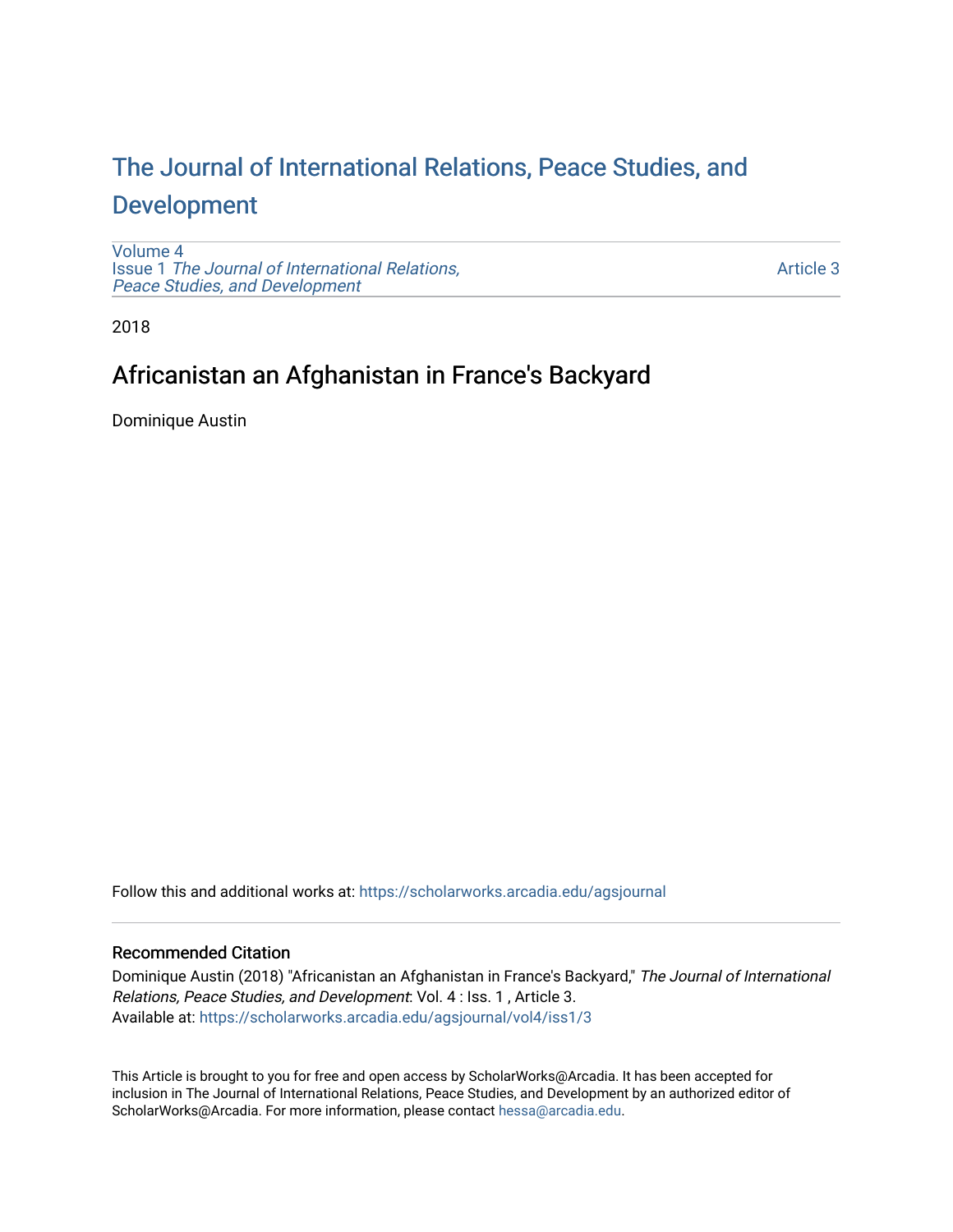

# **Africanistan: An Afghanistan in France's Backyard?**

American Graduate School in Paris

## Dominique Austin

## Abstract

Since the advent of the global War on Terror, we have seen the growth and spread of many transnational terrorist networks to which the United States, backed by other major powers, has sought to eradicate. For the US., the major enemy was the Taliban and now ISIS. For France, Al Qaeda of the Islamic Maghreb (AQIM), which operates in North and West Africa, has had growing influence, especially in Mali, which recently faced a military coup and a civil war. In 2013, France launched a military operation in conjunction with the Malian government to topple AQIM forces in the north of the country. Despite the military success, the Al Qaeda group continues to be active and pose a serious threat to the region. In this context, the term "Africanistan" has been coined to create an analogy between the situation of Afghanistan under the Taliban and that of Africa more recently. This paper seeks to analyze what "Africanistan" means for France's security in the context of rising global terrorism. Trans-Saharan states will be used as a case study in an analysis of French security issues as it relates to international migration stemming from AQIM. Expected findings are that "Africanistan" poses not only a security threat to France, in terms of international immigration, but a terrorist threat as well.

**Key words:** Global terrorism, security, Africanistan, international migration, transnational terrorism.

<sup>101,</sup> boulevard Raspail, 75006 Paris – France Tel: +33(0)1 47 20 00 94 – Fax: +33 (0)1 47 20 81 89 Website: www.ags.edu (Please cite this paper as the following: Dominique Austin (2018). Africanistan: An Afghanistan in France's Backyard?. *The Journal of International Relations, Peace and Development Studies. Volume 4.*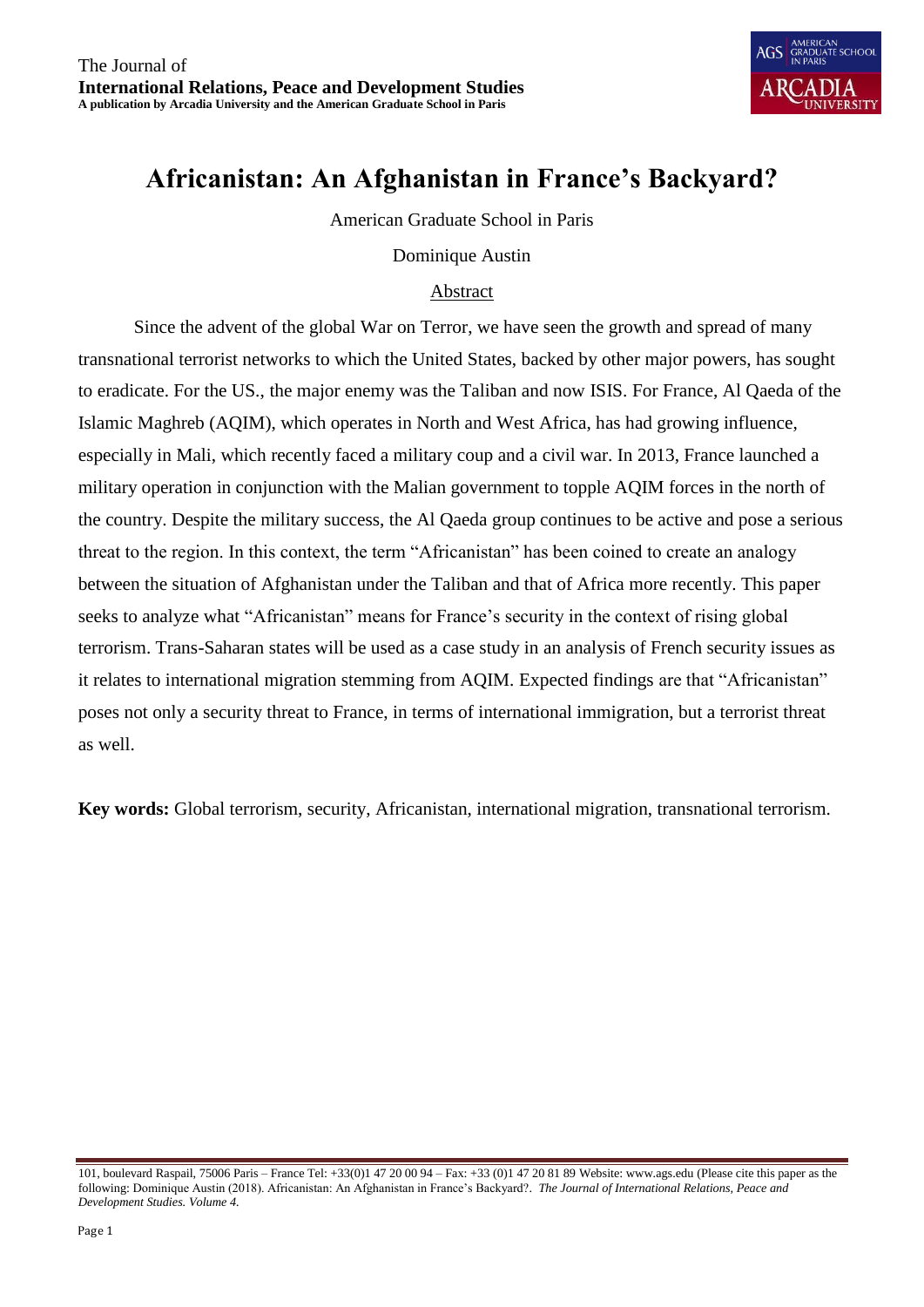The emergence of the Global War on Terror following the September 11 terrorist attacks in the United States has changed how we see global security, with the US at the forefront.<sup>1</sup> The attacks ushered in a new era of foreign policy for the US and put a renewed focus on terrorism worldwide. With the help of several allies, the US has attempted to combat transnational terrorist organizations like Al Qaeda and the Taliban first in Afghanistan and then later in Iraq. The rise of numerous transnational terrorist organizations has raised questions about the security of states in a globalized world where borders can often be porous. In recent years, immigration has become a more contentious issue because of the supposed links between immigration and terrorism.<sup>2</sup> Most recently, US President Donald Trump's travel ban (which focused on six Muslim majority countries), and issues over immigration and refugee policy in Europe sparked by the refugee crisis started by the Syrian Civil War, have caused much debate about the links between security, terrorism, and immigration.

The Middle East has been at the center of the Global War on Terror. However, the spread of Islamist terrorism in Africa requires attention as well. Al Qaeda has many branches, one of them being Al Qaeda of the Islamic Maghreb (AQIM), which operates mainly in Algeria, Mali, Tunisia, Niger, Libya, and Mauritania.<sup>3</sup> The aims of AQIM are dismantling regional governments and spreading sharia law where it operates.<sup>4</sup>

"Africanistan" is a term that denotes the rising security threat in the Sahara-Sahel region caused by a power vacuum similar to that created in Afghanistan by Soviet and then American invasions. It is meant to show a grave similarity between Afghanistan after the Taliban insurgency and the Sahel after Islamist insurgency, including factors such as drug and human trafficking, political turbulence, proliferation of weapons, suicide attacks and car bombings, as well as insurgency attacks.<sup>5</sup> The instability caused by this power vacuum has allowed terrorist groups such as AQIM, Jama'a Nusrat ul-Islam wa al-Muslimin' (JNIM), and The Movement For Oneness and Jihad in West Africa (MOJWA) to thrive in the Sahel. AQIM seeks to eradicate what it sees as a continued Western

 $\overline{a}$ 

<sup>1</sup> Barry Buzan, "Will the Global War on Terror Be the New Cold War?," *International Affairs* 82, No. 6 (November 2006).

<sup>2</sup> Valsamis Mitsilegas, "Immigration Control in the Era of Globalization: Deflecting Foreigners, Weakening Citizens, and Strengthening the State," *Indiana Journal of Global Legal Studies* 19, No. 1 (Winter 2012).

<sup>&</sup>lt;sup>344</sup> Al Qaeda in the Islamic Maghreb (AQIM)," Counter Extremism Project, accessed August 1, 2017, [https://www.counterextremism.com/threat/al-qaeda](https://www.counterextremism.com/threat/al-qaeda-islamic-maghreb-aqim)[islamic-maghreb-aqim.](https://www.counterextremism.com/threat/al-qaeda-islamic-maghreb-aqim)  4 Ibid.

<sup>5</sup> David J. Francis, *The Regional Impact of the Armed Conflict and French Intervention in Mali*, (Oslo: NOREF, 2013).

<sup>101,</sup> boulevard Raspail, 75006 Paris – France Tel: +33(0)1 47 20 00 94 – Fax: +33 (0)1 47 20 81 89 Website: www.ags.edu (Please cite this paper as the following: Dominique Austin (2018). Africanistan: An Afghanistan in France's Backyard?. *The Journal of International Relations, Peace and Development Studies. Volume 4.*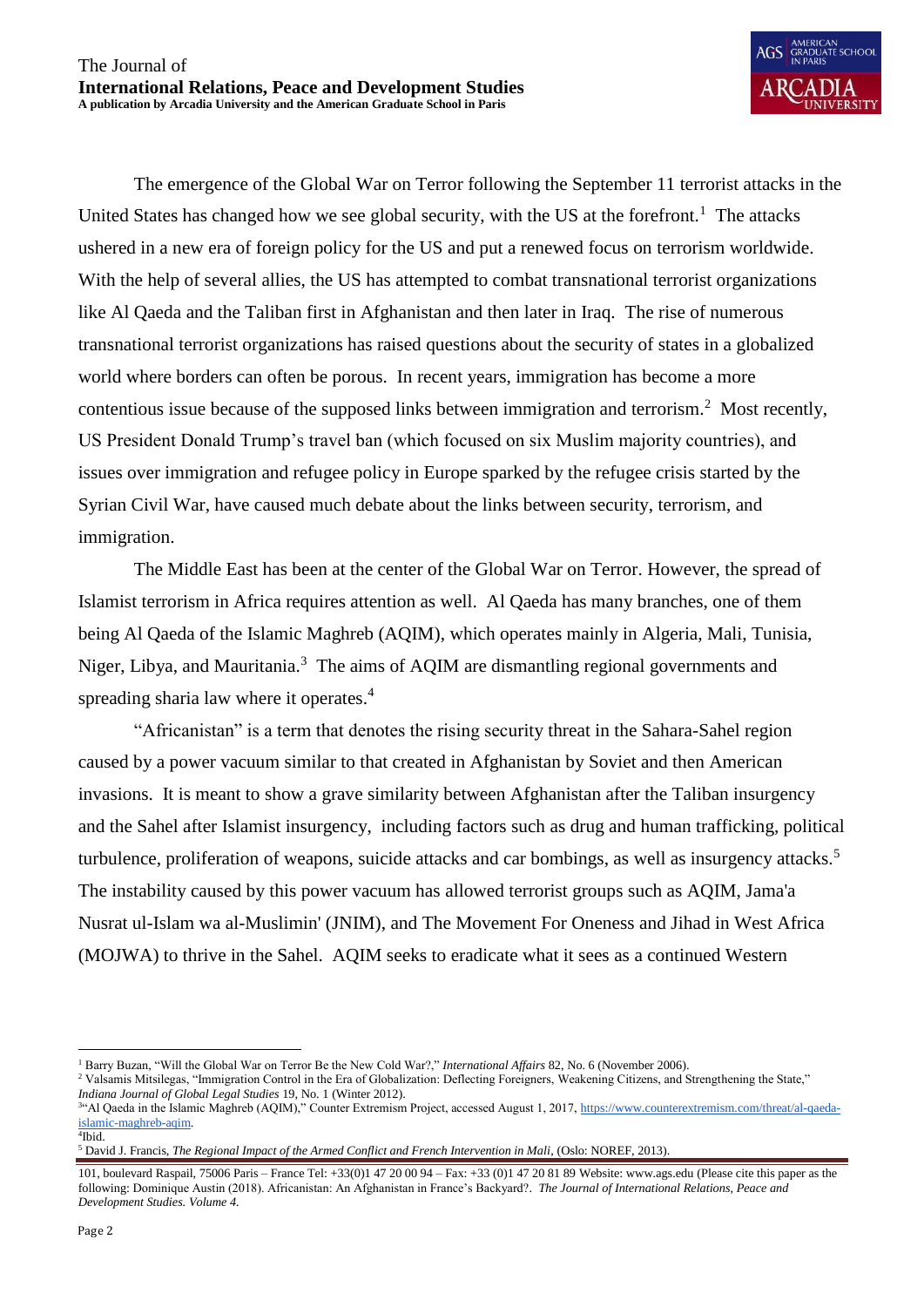presence in this region, specifically by France and Spain.<sup>6</sup> Consequently, AQIM's growing influence in Africa has been cause for concern for Europe.

Scholars of the Africanistan literature are split into two camps, the first of which focuses on the security threat posed by having a highly volatile terrorist hub near one's borders, and the second which focuses on the demographic issues pertaining to the mass migration caused by the terrorist presence. Consequently, this paper examines the implications of Africanistan and what it means for France in terms of security. This is especially pertinent today, when states are implementing restrictive immigration policies and target certain countries or groups because of the fear that their populations produce terrorists. In such situations, the security of the state is put above the security of individuals who are most likely fleeing persecution and violence from terrorist organizations. This paper seeks to analyze and explain the security implications of immigration trends from failed states.

## **Immigration and Security Post-Cold War/Securitization of Immigration**

After the start of the Global War on Terror, international terrorism came to be seen as a "common threat."<sup>7</sup> The September 11 attacks brought forward some serious concerns about security in our new global order. Liberalism and globalization were suddenly cause for concern because of the way that terrorists and other ill-minded people could use them to their advantage. Thus, the relative success of the Global War on Terror came from the way that it tied together some long standing security concerns arising from the new liberal order.<sup>8</sup> Borders, one of the most important aspects that constitute a state, were seen as impenetrable as states have complete control over their borders and thus the right to deny entry to anyone it does not see fit. Globalization however, challenges this assumption by "questioning territorial borders and facilitating the movement of people [and goods] around the world."<sup>9</sup> Borders have become more porous with people, ideas, and technologies being able to travel more easily among states. While this opening of state borders to trade, ideas, and peoples is generally to be promoted, such an opening also has a negative side wherein illiberal actors such as criminals and terrorists, "can take advantage of liberal openness in pursuit of illiberal ends."<sup>10</sup> This has led to some anxiety concerning cross border movement of weapons, drugs, and peoples. Consequently, states have developed a securitized approach to immigration which "links migration

 $\overline{a}$ <sup>6</sup> The New York Times, "An Interview With Abdelmalek Droukdal," The New York Times, published July 1, 2008

[http://www.nytimes.com/2008/07/01/world/africa/01transcript-droukdal.html?mcubz=3.](http://www.nytimes.com/2008/07/01/world/africa/01transcript-droukdal.html?mcubz=3)

<sup>7</sup> Buzan, "Will the Global War on Terror Be the New Cold War?," 1104.

<sup>8</sup> Ibid.

<sup>9</sup> Mitsilegas, "Immigration Control in the Era of Globalization: Deflecting Foreigners, Weakening Citizens, and Strengthening the State," *4*. <sup>10</sup> Buzan, "Will the Global War on Terror Be the New Cold War?," 1104.

<sup>101,</sup> boulevard Raspail, 75006 Paris – France Tel: +33(0)1 47 20 00 94 – Fax: +33 (0)1 47 20 81 89 Website: www.ags.edu (Please cite this paper as the following: Dominique Austin (2018). Africanistan: An Afghanistan in France's Backyard?. *The Journal of International Relations, Peace and Development Studies. Volume 4.*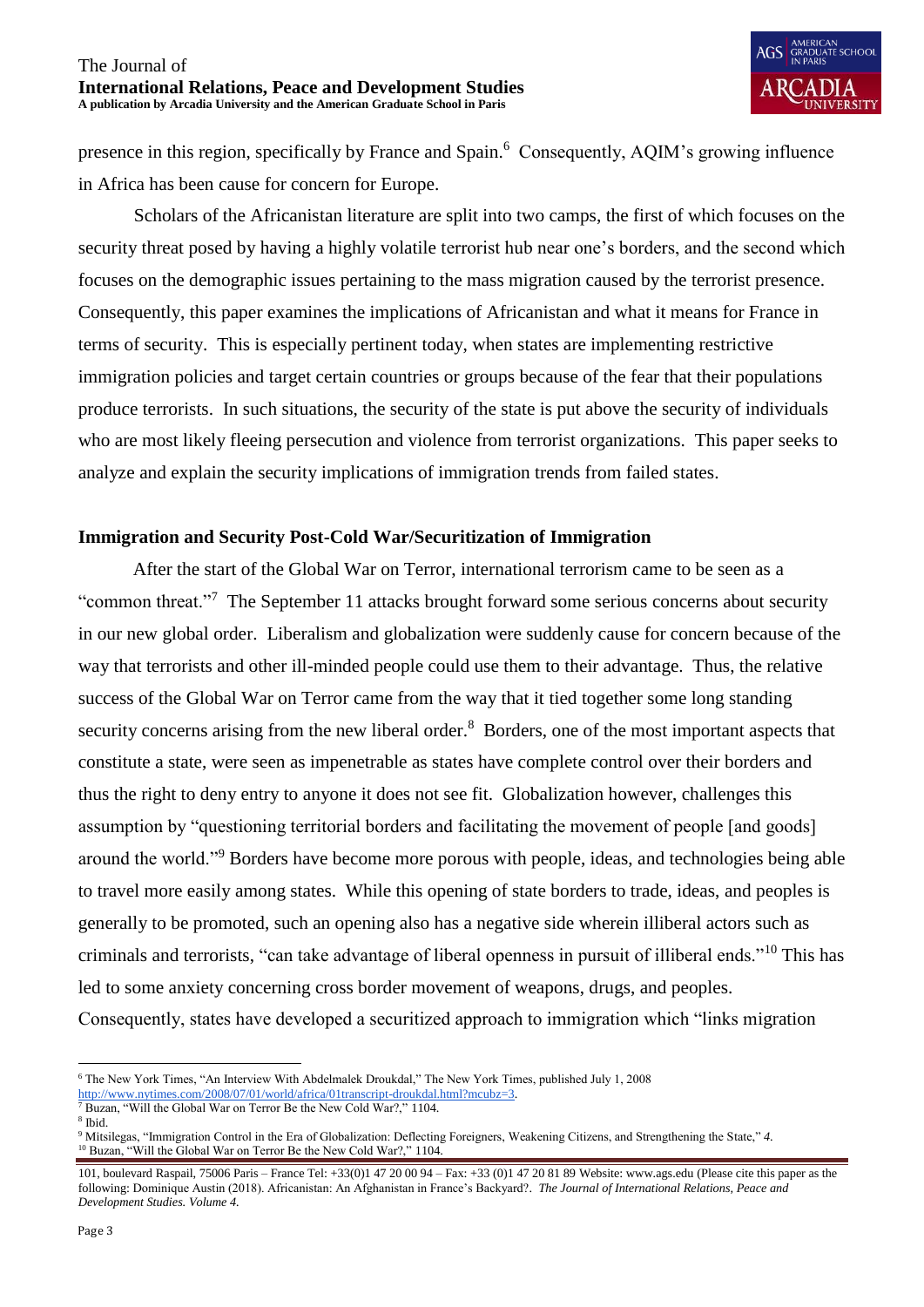and movement to evils such as transnational organized crime and terrorism."<sup>11</sup> It was these issues surrounding immigration that led to the creation of the first multilateral convention which sought to develop global legal norms against the threat of transnational organized crime: The United Nations Convention on Transnational Organized Crime.<sup>12</sup>

In addition to creating concerns about the merits of globalization and the liberal world order, the Global War on Terror served to create a cultural narrative wherein the "West," seen as the pinnacle of liberal democratic values, was in a war against Islam (presented here as the antithesis of liberal democratic values). Despite pushback from some Western leaders, this narrative has prevailed in many social and political discourses.<sup>13</sup> Here we see the infamous "clash of civilizations" theory being promoted in the conception of the Global War on Terror and terrorism in general. This theory has created a sense of fear concerning immigrants because it links culture and terrorism and consequently immigration and terrorism. The role of foreigners and foreign networks in the September 11 attacks, as well as in attacks in London and Madrid, served to strengthen the tie between immigration and security.<sup>14</sup> By tieing immigration to ideas of security and law and order, governments have been able to implement more restrictive immigration policies in the name of national security.

This is a change from how security had been linked to immigration prior to the War on Terror. Security concerns about immigration post World War II were seen in a more traditional economic and cultural regard, and it wasn't until after September 11 that security concerns about immigration became linked to physical and national security.<sup>15</sup>

Following the September 11 attacks, the US and the EU worked together to combat the threat of transnational terrorism, which they agreed needed a global collective to fight it. But despite collaboration in the field of counterterrorism, the EU and US have some differences. Though both make the fight against terrorism a priority, they diverge in their methods. The EU made sure to emphasize improving relations with countries in the developing world financially and tactically to stem the incidence of terrorism. This is in opposition to the US which tended to minimize this pathway and instead focus on carrying out a "tactical onslaught against the symptoms."<sup>16</sup> The EU has also made sure to work with the United Nations more so than the US. Additionally, unlike the US, the

 $\overline{a}$ 

<sup>&</sup>lt;sup>11</sup> Mitsilegas, "Immigration Control in the Era of Globalization: Deflecting Foreigners, Weakening Citizens, and Strengthening the State," 5.

 $12$  Ibid.

<sup>&</sup>lt;sup>13</sup> Buzan, "Will the Global War on Terror Be the New Cold War?"

<sup>14</sup> Marie Courtemanche and Gallya Lahav, "The Ideological Threats of Framing Threat on Immigration and Civil Liberties," *Political Behavior* 34, No. 3 (September 2012). <sup>15</sup> Ibid., p. 478-480.

<sup>&</sup>lt;sup>16</sup> Jolyon Howorth, "European Security and Counterterrorism," (Yale University, 2006), 6.

<sup>101,</sup> boulevard Raspail, 75006 Paris – France Tel: +33(0)1 47 20 00 94 – Fax: +33 (0)1 47 20 81 89 Website: www.ags.edu (Please cite this paper as the following: Dominique Austin (2018). Africanistan: An Afghanistan in France's Backyard?. *The Journal of International Relations, Peace and Development Studies. Volume 4.*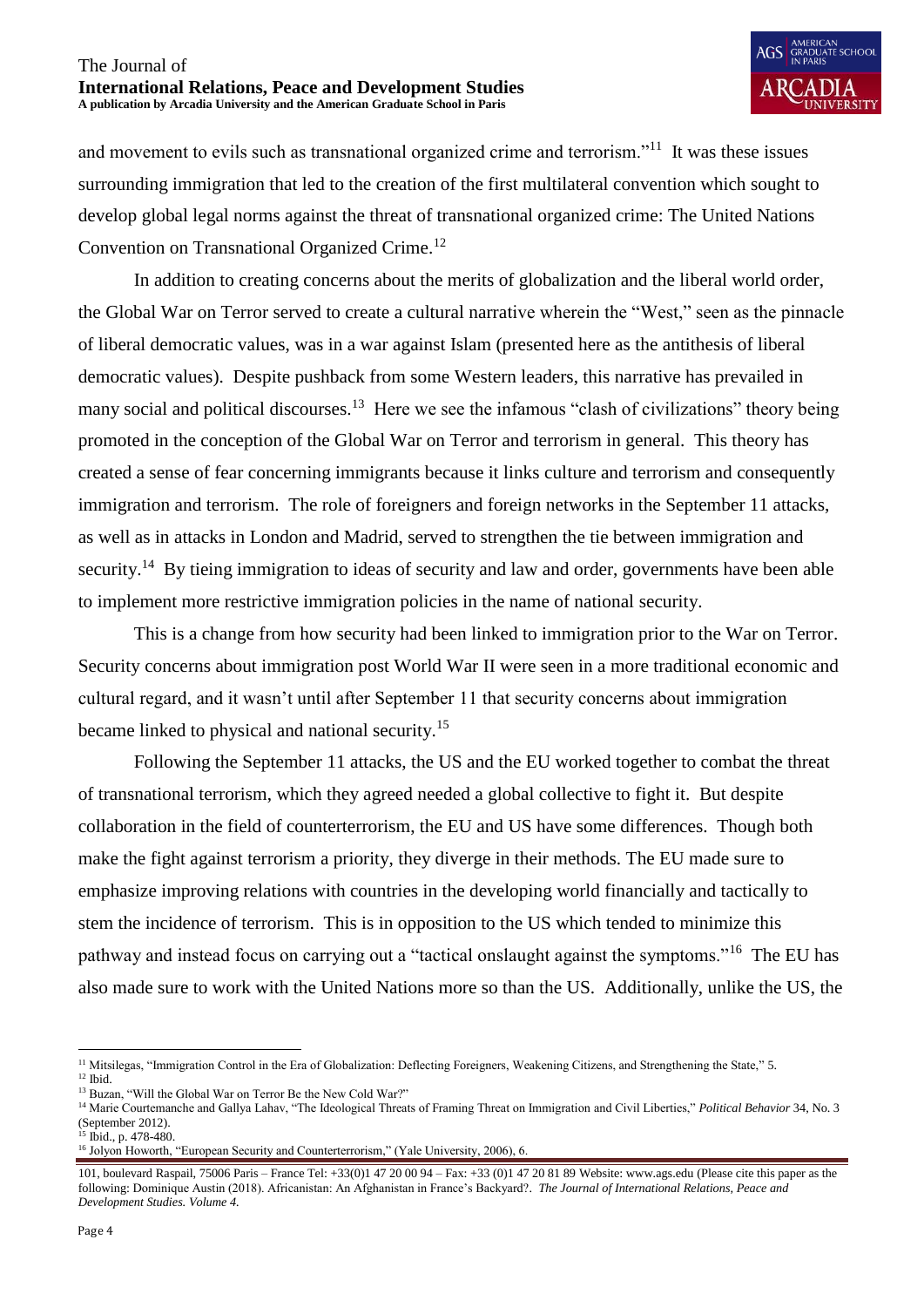EU's counterterrorism initiative put much more emphasis on addressing the root issues of terrorism, using long term strategies. $17$ 

However, many scholars believe the link between immigration and security, and more specifically terrorism, is a weak one, which only serves to significantly increase the security apparatus of the state and hurt migrants and refugees. They argue that the relationship between terrorism and migration is a complex one that cannot be simply reduced to "all migrants are terrorists".<sup>18</sup> While it is true that terrorist organizations can and do use immigration as a way to infiltrate states, the majority of migrants are in fact fleeing terrorist violence.<sup>19</sup>

Philippe Errera of the French Foreign Ministry identifies three types of threat stemming from Islamist terrorism:

1) The core members of the Al Qaeda network and its trained associates;

2) Ethno-nationalist groups which share some of Al Qaeda's ideology but have primarily local or national goals;

3) "Freelance jihadists" [individuals or groups of individuals who should be considered "homegrown" terrorists]."<sup>20</sup>

The last group is the one that poses an enormous problem at the moment, as many of the terrorist attacks that have recently been carried out in Europe have been by European nationals who were later radicalized. This group does not fall under the category of "immigrant" as many have been natural born citizens of their respective European countries of residence. This calls into question the validity of the securitization of migration and its effect on foreign and domestic policy of states.

## **Failed States and Terrorism**

Another security issue for states stems from the existence of failed and failing states, which are often hubs of terrorism that can easily have ramifications for neighboring and even far away states. The events of 9/11 only served to further strengthen the links made by academics and policy makers. Following 9/11, national security documents described failed states as "...safe havens for terrorists" and then US-Secretary of State Condoleezza Rice claimed that the greatest threat to American security was failed and failing states.<sup>21</sup> Failed states have two major challenges to their authority: their capacity to assert their authority over the entire domain of the state, and their ability to provide basic

 $\overline{a}$ <sup>17</sup> Ibid.

<sup>18</sup> Alex P. Schmid, "Links Between Terrorism and Migration: An Exploration," International Center for Counter-Terrorism (May 2016): 13. <sup>19</sup> Ibid., p. 5.

<sup>20</sup> Oldrich Bures, *EU Counterterrorism Policy: A Paper Tiger?* (Surrey: Ashgate Press, 2011), 37.

<sup>21</sup> Piazza, "Incubators of Terror: Do Failed and Failing States Promote Transnational Terrorism?," 469.

<sup>101,</sup> boulevard Raspail, 75006 Paris – France Tel: +33(0)1 47 20 00 94 – Fax: +33 (0)1 47 20 81 89 Website: www.ags.edu (Please cite this paper as the following: Dominique Austin (2018). Africanistan: An Afghanistan in France's Backyard?. *The Journal of International Relations, Peace and Development Studies. Volume 4.*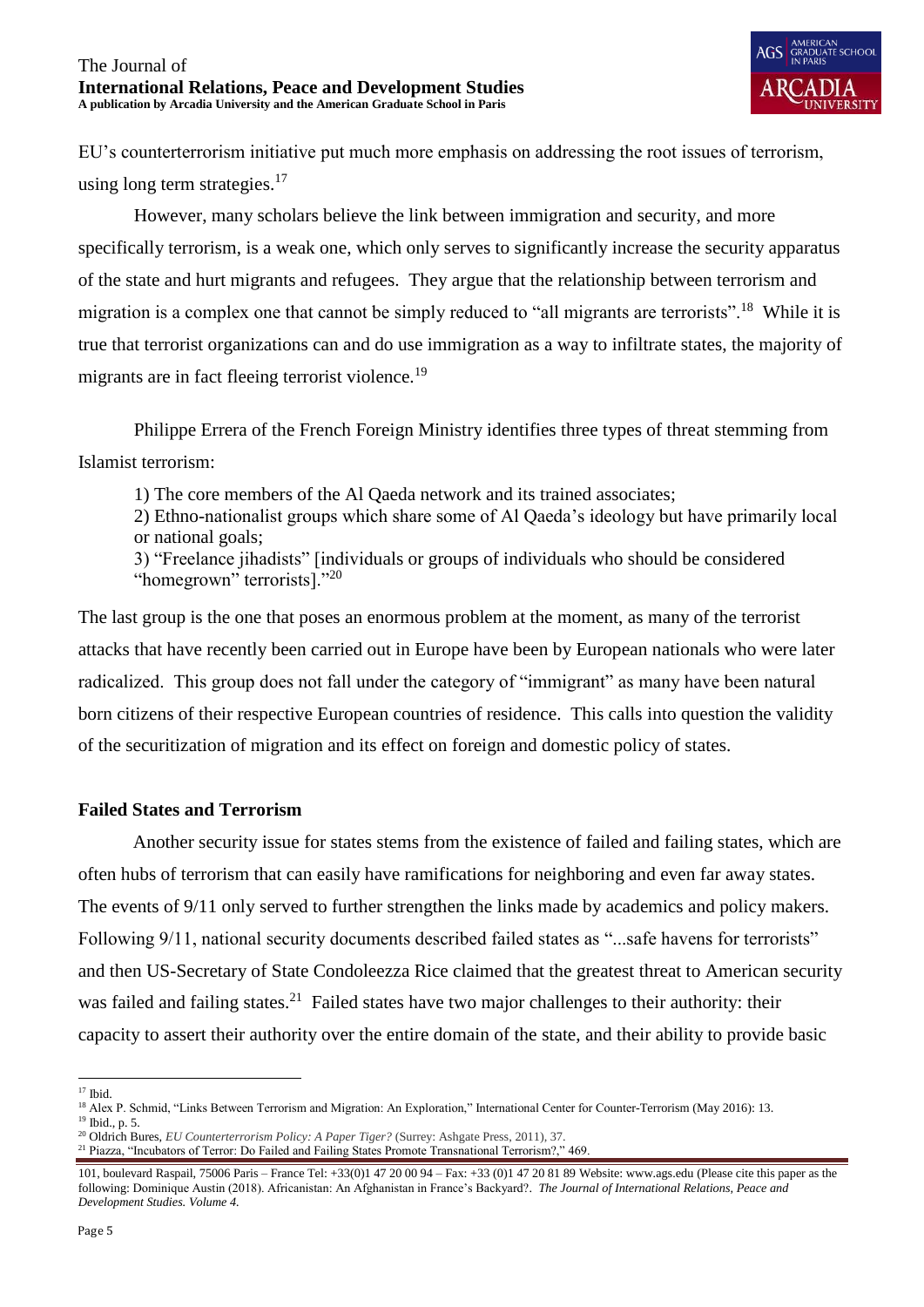goods and services to its people. The first issue allows for violent conflict to brew within a state's borders and makes a country ripe for secessionist movements and civil wars. The second issue can lead to indigenous groups siding with non-state actors (i.e. terrorists) because these groups have the ability to provide what the state cannot or will not provide.<sup>22</sup>

Why is there such a preponderance of terrorist organizations in failed and weak states and what allows them to thrive? Firstly, failed and failing states can act as a host for terrorist networks which can take de facto control over territories within a state to use for training, shipment and transports of goods, or as a headquarters.<sup>23</sup> This was the case with Mali, where until French intervention, AQIM had taken over the whole northern half of the country. The Sahara became a transit for drug trafficking, arms trafficking, and human trafficking because the Malian government was unable to control all of its territory. Secondly, terrorist organizations have a bigger pool of recruits in failed states because the state is unable to adequately provide for its people in the way that is expected.<sup>24</sup> Consequently, these states have large populations which are struggling economically and socially, and which feel alienated by the state, which they see as corrupt. This large, disaffected population is easier to recruit and convince that violence against the state will address their grievances, or at least allow them to channel the frustration and anger they feel against their state.<sup>25</sup>

Some critics argue, however, that failed states are not the perfect hubs for terrorists, who prefer failing or weak states to those that have completely collapsed. Why are areas of state collapse not as attractive for terrorist groups as some scholars have argued?<sup>26</sup> A complete lack of infrastructure and governance actually makes it harder to terrorist groups to operate because they have no infrastructure on which to build their organizations. In addition, failed states usually have the attention of stronger states, which might intervene since the state has collapsed. This makes terrorist groups that congregate in failed states more susceptible to government intervention and thus annihilation (see the case of Mali). Weak states, on the other hand, have some semblance of governance, autonomy, and sovereignty which actually gives these terrorist groups some safety as stronger states do not have the ultimate authority to invade or intervene in functioning states (even if weak or failing).

The literature on failed and failing states and terrorism is somewhat divided over which types of states actually provide the perfect conditions for terrorist organizations to thrive. But there is

 $\overline{a}$  $22$  Ibid., p. 470.

<sup>&</sup>lt;sup>23</sup> Nikolas Gvosdev and Ray Takeyh, "Do Terrorist Networks Need a Home?," *The Washington Quarterly* 25, No. 3 (Summer 2002): 98.

<sup>&</sup>lt;sup>24</sup> Piazza, "Incubators of Terror: Do Failed and Failing States Promote Transnational Terrorism?," 469.

 $25$  Ibid.

<sup>26</sup> Ken Menkhaus, "Quasi-states, Nation-Building, and Terrorist Safe Havens," *The Journal of Conflict Studies* 23, No. 2 (Fall 2003), [https://journals.lib.unb.ca/index.php/jcs/article/view/216/374.](https://journals.lib.unb.ca/index.php/jcs/article/view/216/374)

<sup>101,</sup> boulevard Raspail, 75006 Paris – France Tel: +33(0)1 47 20 00 94 – Fax: +33 (0)1 47 20 81 89 Website: www.ags.edu (Please cite this paper as the following: Dominique Austin (2018). Africanistan: An Afghanistan in France's Backyard?. *The Journal of International Relations, Peace and Development Studies. Volume 4.*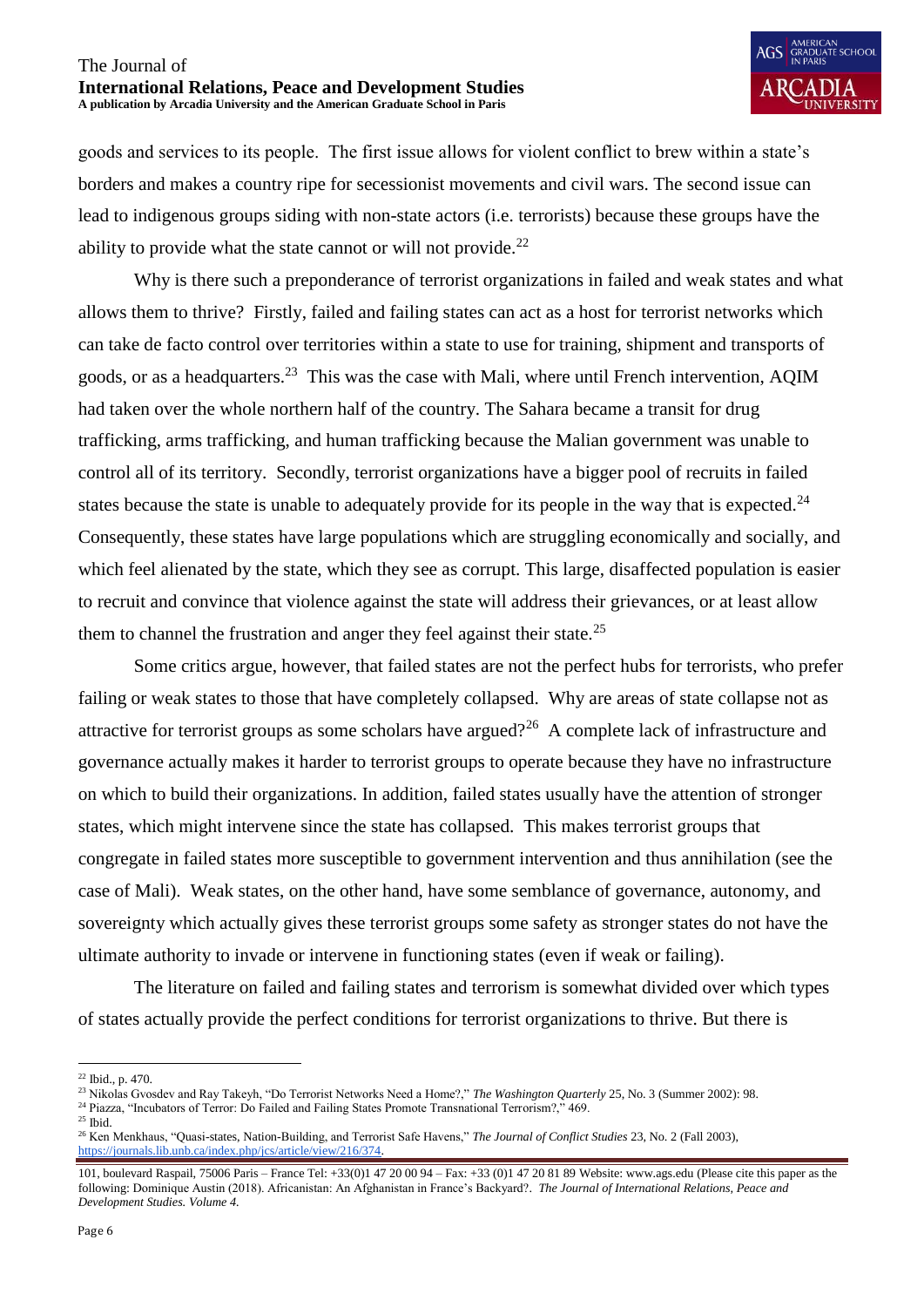consensus that failed and failing states do indeed contribute to transnational terrorism on a level not matched by fully functioning states.<sup>27</sup>

## **An Afghanistan in France's back yard**

The idea of an "Africanistan" has largely been shaped by the policies of former US President George W. Bush. The 9/11 attacks changed how Americans and the rest of the world envisioned safety and security in our globalized world. Suddenly, border security and the idea of "smart borders" came to the forefront of legislation, where it might have not been a priority beforehand.<sup>28</sup> In addition, immigration became an issue linked to the issues of border security and national security. The Bush administration's idea to go to war against Afghanistan in the hopes of defeating the Taliban has been, and continues to be, an unsuccessful foreign policy objective. This policy, along with many others in the region, has allowed terrorist groups such as Al Qaeda and the Taliban to continue to cause instability. The failure of this invasion to curb terrorism, and the security problem it posed regionally and internationally, is a major point of comparison that the term Africanistan is trying to convey. Africanistan thus acts as a metaphor comparing the current day Sahel to Afghanistan post-invasion. The power vacuum left after the Soviet and American invasions allowed for the Taliban and then Al Qaeda to flourish in Afghanistan. A similar instability has allowed Al Qaeda of the Islamic Maghreb to flourish in the Sahel. The rise of Salafism and implementation of sharia law, proliferation of drugs and arms, as well as kidnapping, are all cited as a basis for comparison between the two regions. But it is important to highlight that Africanistan is a metaphor for comparison and does not suggest that Afghanistan and the Sahel are identical; only that they have enough similarities to draw comparison.

The term "Africanistan" is not only limited to being a metaphor between Africa and Afghanistan. Africanistan can also be used to show the similarities between Iraq and Syria<sup>29</sup> as well as Libya.<sup>30</sup> All of these countries hold examples of failed US foreign policy against transnational terrorist groups like Al Qaeda, the Taliban, and ISIS. Instead of destroying the terrorist groups and bringing peace and stability, these groups have continued to survive and found refuge among the local populations. The issues that arise from this phenomenon are destabilization of the area, mass migration, and border security.

<sup>30</sup> Samuel Laurent, *Sahelistan* (Paris: Éditions du Seuil, 2013).

 $\overline{a}$ <sup>27</sup> Piazza, "Incubators of Terror: Do Failed and Failing States Promote Transnational Terrorism?," 470.

<sup>&</sup>lt;sup>28</sup> Mitsilegas, "Immigration Control in the Era of Globalization: Deflecting Foreigners, Weakening Citizens, and Strengthening the State."

<sup>&</sup>lt;sup>29</sup> Christopher S. Chivvis, *The French War on Al Qa'ida in Africa* (New York: Cambridge University Press, 2015).

<sup>101,</sup> boulevard Raspail, 75006 Paris – France Tel: +33(0)1 47 20 00 94 – Fax: +33 (0)1 47 20 81 89 Website: www.ags.edu (Please cite this paper as the following: Dominique Austin (2018). Africanistan: An Afghanistan in France's Backyard?. *The Journal of International Relations, Peace and Development Studies. Volume 4.*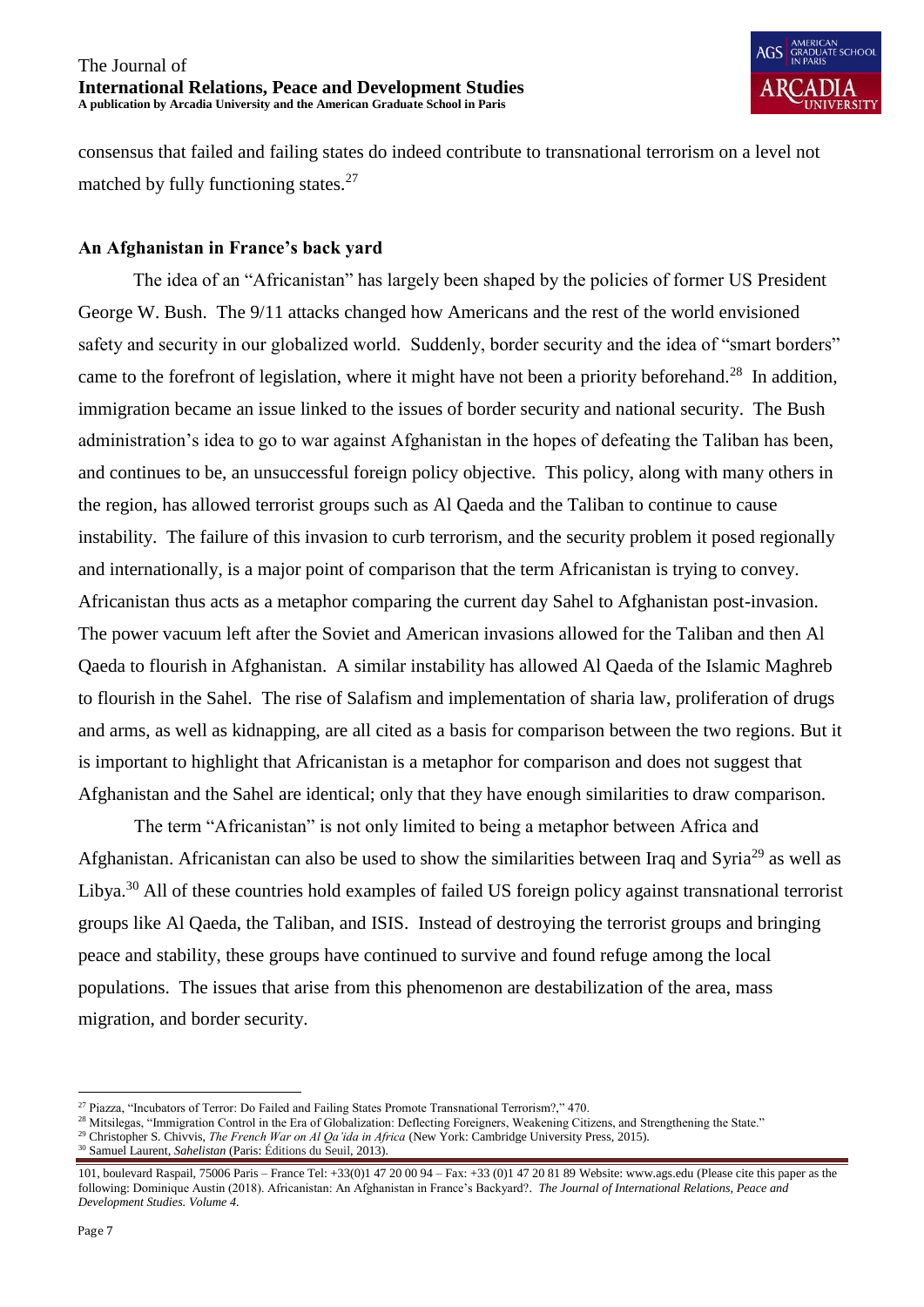

Scholars of the Africanistan theory fall into two groups. The first focuses on the traditional security threats posed by terrorism. Laurent, Chivvis, and Barrera focus on the traditional security aspect of having a terrorist safe haven so close to France's borders. It was the Libyan revolution which led to the instability in the Sahel. After the fall of Gaddafi, weapon and drug trafficking became prominent, and AQMI gained a large presence and power in the south, which spread throughout the rest of the region.<sup>31</sup> One of the indicators of a fragile state, as defined by the Fragile State Index, is the weakening of the security apparatus wherein the state and its role as the provider of security is undermined by the emergence of competing groups (rebels, military officers, terrorists, etc.).<sup>32</sup> The ability of AQIM to work with local populations adds more complexity to this issue. Al Qaeda has shown that it has the ability to ally itself with local populations, who often feel oppressed by the state and do not trust that their issues will be solved by state cooperation.<sup>33</sup> In Mali, Al Qaeda of the Islamic Maghreb used the longstanding grievances of the Tuaregs during the Tuareg rebellion to gain control of Northern Mali. For scholars who focus on the traditional security threats posed by terrorism, Africanistan poses a major threat as it could potentially rival the Middle East as the center of global jihad.<sup>34</sup>

The second group focuses on the migration issues of Africanistan, citing the high number of unemployed youths of francophone origin as a reason for worry for France. Africa has, in addition to political turmoil, a large growing population with low levels of economic development as compared to Europe, thus increasing migration from Africa to Europe.<sup>35</sup> According to Michailof, "Sub-Saharan Africa is a powder keg". The powder is demography and the detonator is the lack of employment (for many of these youths)."<sup>36</sup> Massive unemployment among youth was one of the principal explanations for the collapse of Afghanistan, Syria, and Iraq, along with the violence and political turmoil in these countries. Northern Nigeria and its Boko Haram insurgency are an example of this phenomenon as well. One of the main reasons Boko Haram was able to prosper was the high population density and low level of employment opportunities for youth. These issues, in addition to other economic factors, served to incite the northern part of the country and made it easier for Boko Haram to infiltrate it. Terrorism and the chaos that comes with it led to its spread to countries like Mali and Chad as well.

 $\overline{a}$ 

<sup>31</sup> Laurent, *Sahelistan*, 10.

<sup>32</sup> J. J. Mesner, ed., *Fragile States Index 2016 - Annual Report,* report, June 27, 2016, accessed August 20, 2017,

http://fundforpeace.org/fsi/2016/06/27/fragile-states-index-2016-annual-report/.

<sup>33</sup> Christopher S. Chivvis, *The French War on Al Qa'ida in Africa* (New York: Cambridge University Press, 2015).

 $^{34}$  Ibid.

<sup>35</sup> Hans Hoebeke, Hans Merket, and Minke Meijnders, "The EU as a Security Actor in Africa," *Clingendael Monitor* (December 2015). <sup>36</sup> Serge Michailof, *Africanistan*: *L'Afrique en crise va-t-elle se retrouver dans nos banlieues?* (Paris: Fayard, 2015), 8.

<sup>101,</sup> boulevard Raspail, 75006 Paris – France Tel: +33(0)1 47 20 00 94 – Fax: +33 (0)1 47 20 81 89 Website: www.ags.edu (Please cite this paper as the following: Dominique Austin (2018). Africanistan: An Afghanistan in France's Backyard?. *The Journal of International Relations, Peace and Development Studies. Volume 4.*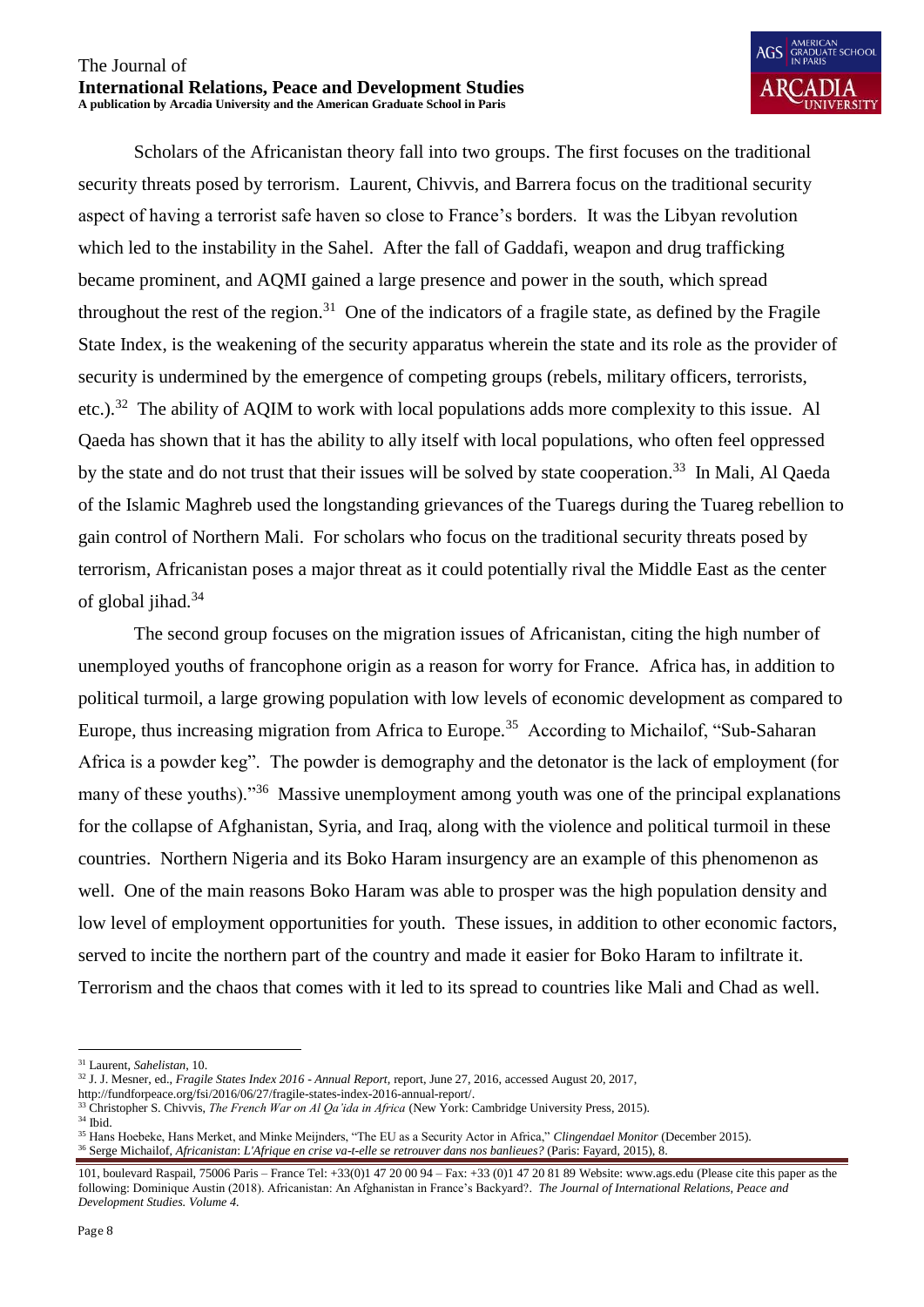

Many of the countries of the Sahel plagued by terrorism and high unemployment are francophone. Political turmoil and overall instability can cause refugee flows, which pose particular problems to the states that receive them.<sup>37</sup> According to Michailof, many of the migrants are seeking to enter France, causing a demographic (and potential security) issue for the state. For all of the authors, intervention is key in stopping the proliferation of transnational terrorism and the results of not acting will be grave.

## **Methodology and Hypotheses**

This paper tests the theory that failed and failing states are more likely to host agents of transnational terrorism, as well as the counter-theory that failed states are less likely to host transnational terrorists and terrorist groups than failing states. In addition, this paper will test the theory that migrants from failed and failing states are not more likely to commit acts of terrorism than natural citizens of a country. There are two hypotheses that will be considered in this analysis: 1) failing and failed states are more likely to be the source of transnational terrorist attacks that target other countries and 2) migrants from failing or failed states are not more likely to be agents of terrorism than natural citizens of a country. This paper will choose to use Trans-Saharan states as a case study to test these hypotheses. The Africanistan theory implies that the Trans-Saharan states (which are all failing or failed), because of their political and demographic instability, are becoming hubs of terrorism, while the failed state theory links failed and failing states with a preponderance of terrorism. Thus, these two theories have been used to supplement each other in this analysis.

I utilize the Fragile State Index data from 2016 to analyze the strength of the two theories presented in the literature. The FSI creates a score for each state with higher scores signifying more instability and fragility while lower scores indicate more stability. The scores are composed using data from 12 key social, economic, and political factors which is then amalgamated to create the final score which can range between 12 (the lowest amount of risk) and 120 (the highest risk).<sup>38</sup> In addition to giving countries scores, they are also categorized by their level of strength or weakness. States with a score between 60 and 89.9 are considered to be at the warning level which itself has additional rankings based on intensity (elevated and high). Countries with a score between 90 and 120 are considered to be at the alert level again with additional rankings depending on variance of scores (high

 $\overline{a}$ <sup>37</sup> Fiona B. Adamson, "Crossing Borders: International Migration and National Security," *International Security* 31, No. 1 (Summer 2006). <sup>38</sup> "Methodology," Fragile States Index, The Fund for Peace, accessed July 31, 2017 http://fundforpeace.org/fsi/methodolog

<sup>101,</sup> boulevard Raspail, 75006 Paris – France Tel: +33(0)1 47 20 00 94 – Fax: +33 (0)1 47 20 81 89 Website: www.ags.edu (Please cite this paper as the following: Dominique Austin (2018). Africanistan: An Afghanistan in France's Backyard?. *The Journal of International Relations, Peace and Development Studies. Volume 4.*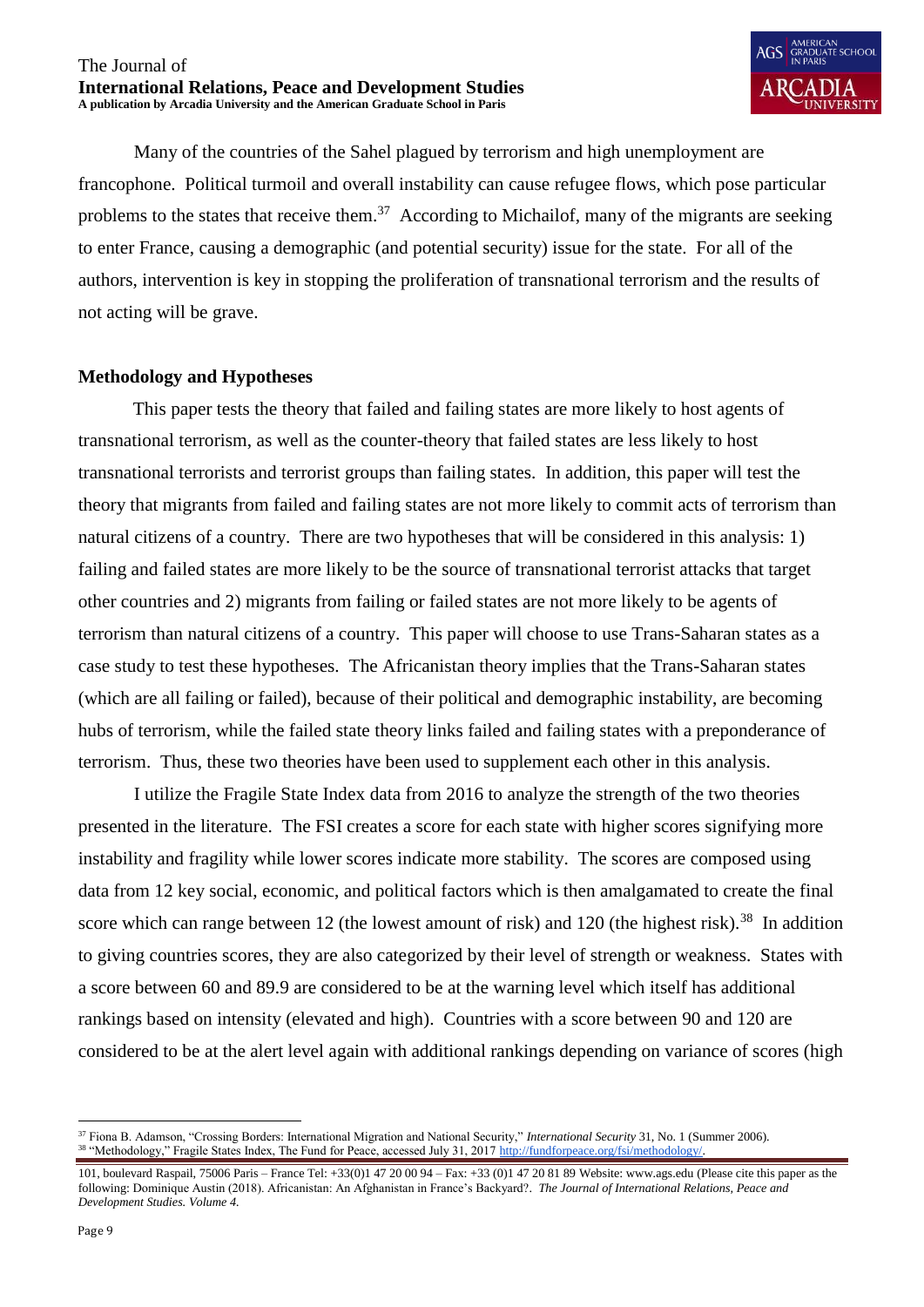and very high). Countries with a score below 60 are considered to be stable or the highest level of the FSI which is sustainable.

 Data from the Failed State Index will be coupled with data from the Global Terrorism Database (GTD) which is a database that includes terrorist attacks around the world from 1970 to 2016. The GTD includes specific information on each attack including type of attack, the perpetrators, number of casualties, etc. The GTD has three criteria for determining a terrorist attack:

1) The act must be aimed at attaining a political, economic, religious, or social goal.

2) There must be evidence of an intention to coerce, intimidate, or convey some other message to a larger audience (or audiences) than the immediate victims.

3) The action must be outside the context of legitimate warfare activities, i.e. the act must be outside the parameters permitted by international humanitarian law (particularly the admonition against deliberately targeting civilians or noncombatants).<sup>39</sup>

Only terrorist attacks which meet all three criteria will be used in this analysis. Islamist terrorist attacks will be the type of terrorist attacks analyzed in this paper, either carried out by Islamist terrorist groups affiliated with Al Qaeda or ISIS who have their main base of operations or headquarters in Trans-Saharan states, or lone wolves.<sup>40</sup> The Global Terrorism Index (GTI) is also utilized in this analysis. The GTI combines factors associated with terrorist attacks to show the preponderance of terrorism relative to other countries around the world. The GTI provides data on 163 countries covering 99.7% of the world's population.

Attacks from 2007 to 2017 will be analyzed in this study. Protocol questions will be made to better analyze and assert the claims of my initial hypothesis. Each question will be derived from the academic literature and focuses on issues that are necessary to discern the security implications of Africanistan for France. From the results gathered on the relation between immigration, failed or failing states, and terrorism, I will propose a foreign policy recommendation for France. The protocol questions for this study will be divided by subtopic and are as follows:

## Status of migrant states

- How many Trans-Saharan (TS) states are ranked as warning on the FSI?
- How many TS states are ranked as alert on the FSI?

## Immigration

● How many terrorist attacks have been carried out by migrants from TS states in France?

 $\overline{a}$ <sup>39</sup> "Data Collection Methodology," Global Terrorism Database, Accessed September 1, 201[7 https://www.start.umd.edu/gtd/using-gtd/.](https://www.start.umd.edu/gtd/using-gtd/)

<sup>40</sup> \*AQIM, Algeria Province of the Islamic State, Ansar al-Dine, Ansar al-Sharia (Libya), Ansar al-Sharia (Tunisia), Barqa Province of the Islamic State, Fezzan Province of the Islamic State, Islamic State of the Greater Sahara, Jund al-Khilafa, MUJAO, Okba Ibn Nafaa Brigade, and Tripoli Province of the Islamic State.

<sup>101,</sup> boulevard Raspail, 75006 Paris – France Tel: +33(0)1 47 20 00 94 – Fax: +33 (0)1 47 20 81 89 Website: www.ags.edu (Please cite this paper as the following: Dominique Austin (2018). Africanistan: An Afghanistan in France's Backyard?. *The Journal of International Relations, Peace and Development Studies. Volume 4.*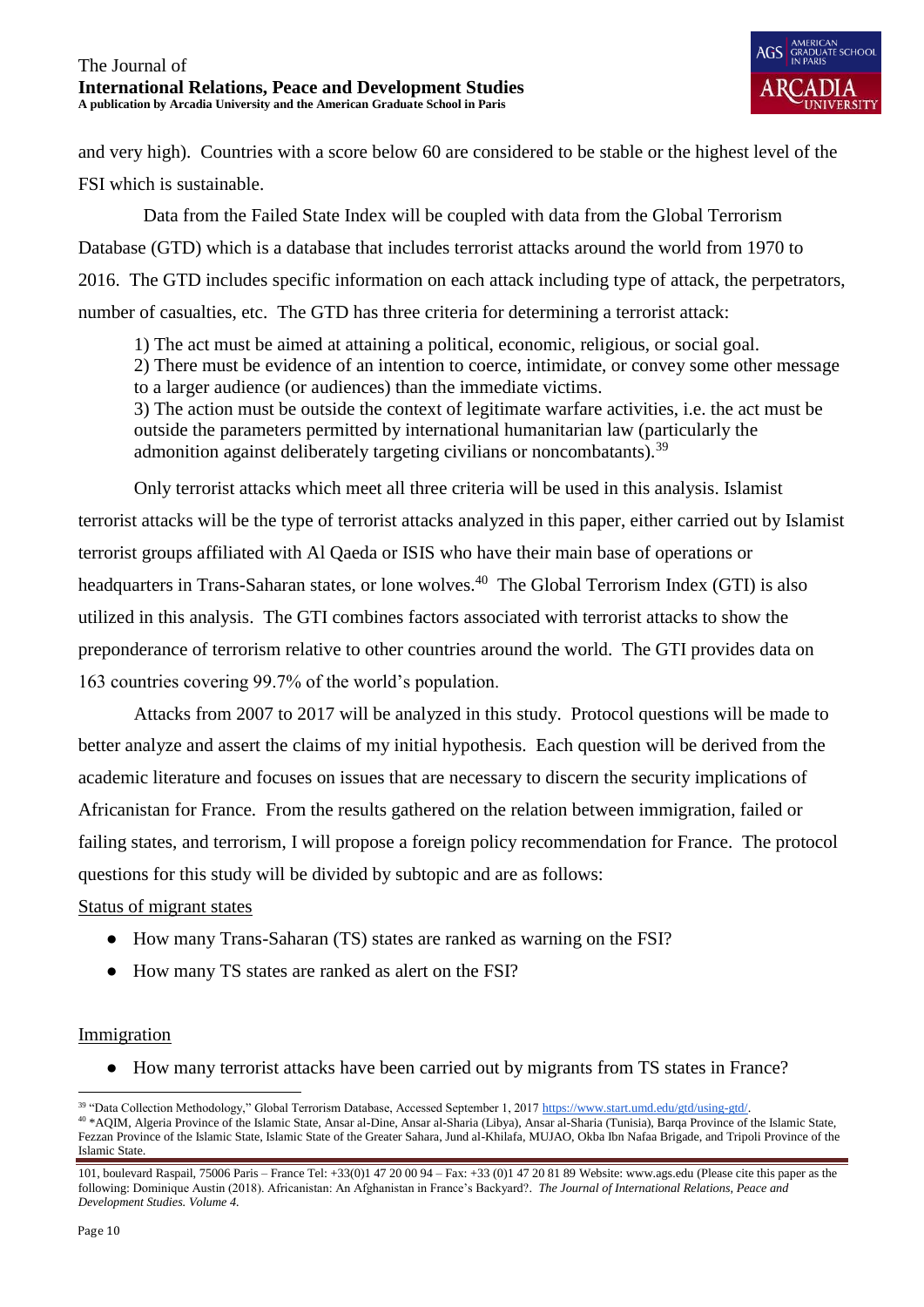## Border security/terrorism

- How many Islamist terrorist attacks have been carried out in France in the 21st century?
- How many Islamist terrorist attacks have been carried out in France by TS state nationals?
- How many foreign fighters exist in France?
- How many terrorist attacks have been carried out in France by French citizens?

## **African Migration to Europe: Data**

As has been previously shown, there is a causal link between the fragility of a state and terrorism. Many fragile states are overrun with social, economic, and political problems that allow for terrorism to manifest itself and counter the power of the state. The Sahara-Sahel region of Africa has been an area of concern regarding terrorism because of the many issues plaguing it. There are eight countries of the greater Sahara-Sahel region of Africa as defined by the OECD, including: Algeria, Morocco, Mauritania, Mali, Niger, Chad, Tunisia, and Libya. All of these countries are a part of the Trans-Saharan Counterterrorism Initiative created by the US to combat terrorism in Trans-Saharan Africa.<sup>41</sup> More importantly, all of these countries are developing countries and have different levels of fragility as defined by the Fragile State Index. Of the eight states, five (Libya, Mali, Chad, Mauritania, and Niger) are placed at the level of alert or higher, ranking between 95.2 and  $110.1.^{42}$ The remaining three countries (Algeria, Morocco, Tunisia) are marked as having an elevated warning, meaning they are close to being fragile or failed states with a range of 74.2 to 78.3 on the FSI.<sup>43</sup> When we look at the FSI decade trends, which pool data from 2007 to 2016, we see that all of the Trans-Saharan countries have been worsening, with only Morocco showing some marginal improvement (1.8 points). Despite this marginal improvement, when we look at the 12 individual factors that influence a country's overall FSI score, we see that Morocco scores very highly (i.e. poorly) in the areas of group grievance, human rights and rule of law, and human flight and brain drain.<sup>44</sup> Chad and Algeria showed very low levels of worsening, moving down the FSI by 1.3 and 2.4 points respectively.<sup>45</sup> Tunisia, Mauritania, and Niger has showed an average worsening trend, moving down the scale by 9.0, 8.7, and 7.2 points respectively.<sup>46</sup> Libya and Mali, which both recently faced civil

 $\overline{a}$ 

<sup>46</sup> Ibid.

<sup>41</sup> "Borders in the Sahara-Sahel," OECD, February 2015[, http://www.oecd.org/swac/maps/16-borders.pdf.](http://www.oecd.org/swac/maps/16-borders.pdf)

<sup>42</sup> J. J. Mesner, ed., *Fragile States Index 2016 - Annual Report,* report, June 27, 2016, , accessed August 20, 2017,

http://fundforpeace.org/fsi/2016/06/27/fragile-states-index-2016-annual-report/.

 $43$  Ibid.

 $44$  Ibid.  $45$  Ibid.

<sup>101,</sup> boulevard Raspail, 75006 Paris – France Tel: +33(0)1 47 20 00 94 – Fax: +33 (0)1 47 20 81 89 Website: www.ags.edu (Please cite this paper as the following: Dominique Austin (2018). Africanistan: An Afghanistan in France's Backyard?. *The Journal of International Relations, Peace and Development Studies. Volume 4.*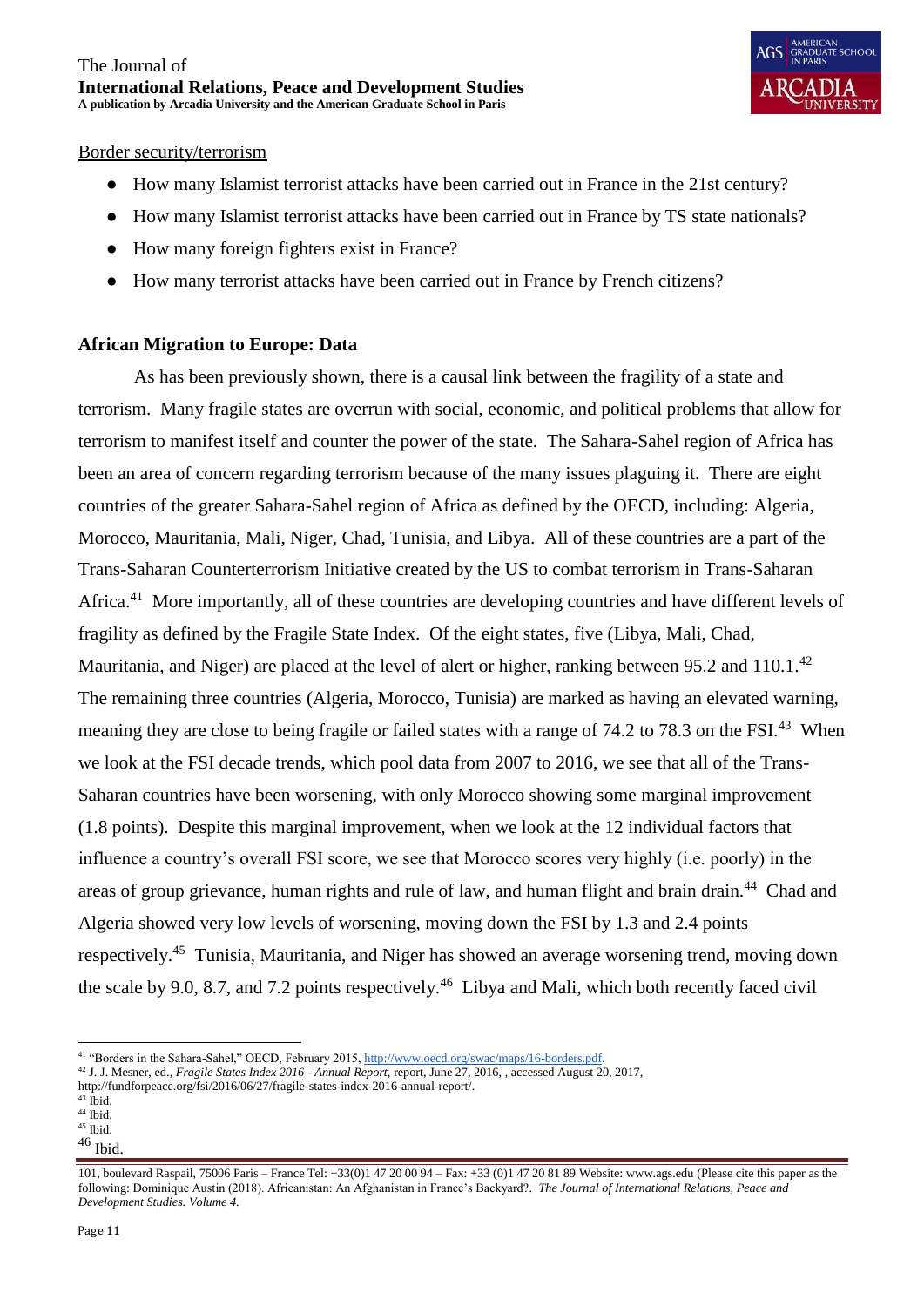

wars as well as an expansion of terrorism, were ranked as critically worsening countries, moving down the scale by 27.1 and 19.7 points respectively. $47$ 

| Country    | 2016 FSI Index | 2016 Terrorism Index |
|------------|----------------|----------------------|
| Algeria    | 78.3           | 4.282                |
| Morocco    | 74.2           | .892                 |
| Tunisia    | 74.6           | 4.963                |
| Chad       | 110.1          | 5.83                 |
| Mali       | 95.2           | 6.03                 |
| Niger      | 98.4           | 6.682                |
| Libya      | 96.4           | 7.283                |
| Mauritania | 95.4           | 0.067                |

Table 1. Comparison of indices of 8 states scoring high on the FSI with the Terrorism Index

Source: Global Terrorism Index 2016; Fragile State Index 2016

A comparison of state weakness with severity of terrorism seems to show a positive relationship between the two variables. As the FSI index goes up, so does the preponderance of terrorism in most of the cases. Morocco and Mauritania are outliers with a terrorism index of .892 and 0.067 respectively despite their relatively high FSI score. In addition, the level of fragility has a positive correlation with a country's terrorism index, with countries at the "alert" level having a relatively higher terrorism index (5.83 - 7.283) than warning level countries (4.282 - 4.963). It is important to note that Morocco and Mauritania are outliers. The average terrorism index of the eight countries presented here is 4.5.

What explains Morocco and Mauritania's deviance from the general trend of failed states and a high preponderance of terrorism? Following the 2011 Marrakech bombing in which 17 people were killed and the Arab Spring, Morocco increased its already tight control over its domestic population and worked to strengthen its security apparatus. Furthermore, the country has "benefited from substantial European capacity-building assistance in operations and training" which has allowed for it to strengthen its counterterrorism measures and thus act as one of Europe's key security partners in the

 $\overline{a}$ <sup>47</sup> J. J. Mesner, ed., *Fragile States Index 2016 - Annual Report,* report, June 27, 2016, , accessed August 20, 2017, http://fundforpeace.org/fsi/2016/06/27/fragile-states-index-2016-annual-report/.

<sup>101,</sup> boulevard Raspail, 75006 Paris – France Tel: +33(0)1 47 20 00 94 – Fax: +33 (0)1 47 20 81 89 Website: www.ags.edu (Please cite this paper as the following: Dominique Austin (2018). Africanistan: An Afghanistan in France's Backyard?. *The Journal of International Relations, Peace and Development Studies. Volume 4.*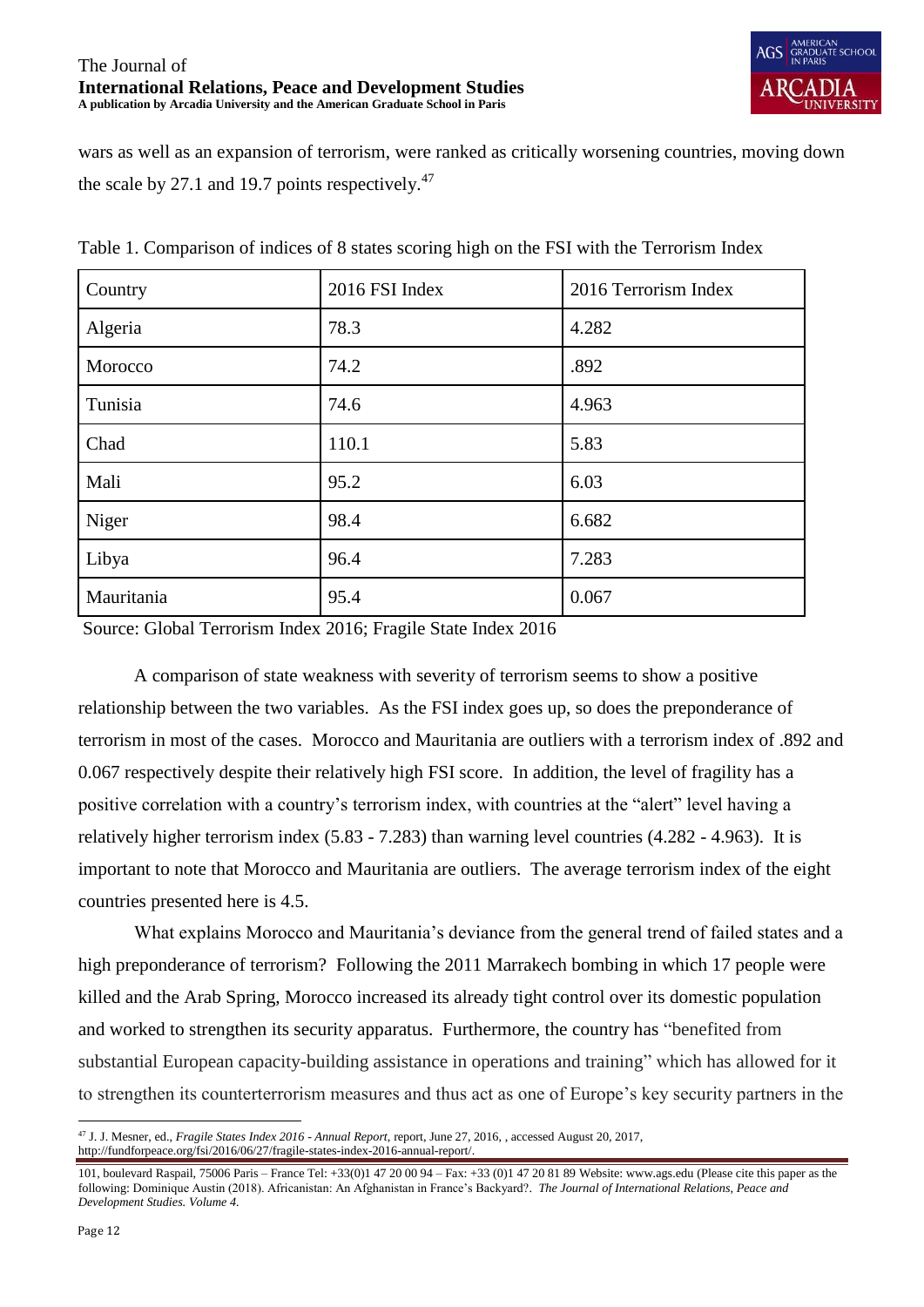

region.<sup>48</sup> Like Morocco, Mauritania, has worked extensively with the EU to strengthen counterterrorism measures after the Arab Spring. However, another, perhaps more important factor in Mauritania's low terrorism index, is its importance in passive jihadism. Mauritania has a very strong appeal to jihadis because of its reputation for rigorous religious education and its perceived higher standard of authenticity.<sup>49</sup> Consequently, there have not been many terrorist attacks in the country as many jihadis have been radicalized there or have gone there for education.

| Country                     | FSI Index 2016 | Terrorism Index 2016 |
|-----------------------------|----------------|----------------------|
| Finland                     | 18.8           | 2.377                |
| Iceland                     | 22.8           | 0.25                 |
| Belgium                     | 29.0           | 1.245                |
| Italy                       | 43.1           | 2.363                |
| <b>United Arab Emirates</b> | 44.5           | 0.422                |
| Japan                       | 35.1           | 2.447                |
| <b>UK</b>                   | 32.4           | 5.08                 |
| Poland                      | 40.7           | $\overline{0}$       |

Table 2. Comparison of indices of 8 states scoring low on the FSI with the Terrorism Index

Source: Global Terrorism Index 2016; Fragile State Index 2016

Table 2. takes eight countries ranked stable or sustainable to analyze the relationship between strong countries and terrorism. Five countries were randomly chosen from the stable category and three from the sustainable category to mimic the pool of countries used in the comparison of weak states. Finland, Iceland, and Belgium are all sustainable states, while Italy, the United Arab Emirates, Japan, the UK, and Poland are stable countries. The correlation between the FSI index and the Terrorism Index is less strong among this pool of countries. The UK has a terrorism index of 5.08, well above the terrorism indices of the other stable and sustainable countries and more than double the terrorism index of Japan, the country with the next highest index. Poland and the UAE, which are among the lower ranked stable countries (though still with a very high FSI ranking), have the lowest

 $\overline{a}$ <sup>48</sup> Anthony Dworkin and Fatim-Zohra El Malki, "The Southern Front Line: EU Counterterrorism Cooperation with Tunisia and Morocco," Policy Brief, *European Council on Foreign Relations* (2018)*.*

<sup>49</sup> Geoff D. Porter, "The Renewed Jihadi Terror Threat to Mauritania," *CTCSentinel* 11, no 7, (August 2018): 18.

<sup>101,</sup> boulevard Raspail, 75006 Paris – France Tel: +33(0)1 47 20 00 94 – Fax: +33 (0)1 47 20 81 89 Website: www.ags.edu (Please cite this paper as the following: Dominique Austin (2018). Africanistan: An Afghanistan in France's Backyard?. *The Journal of International Relations, Peace and Development Studies. Volume 4.*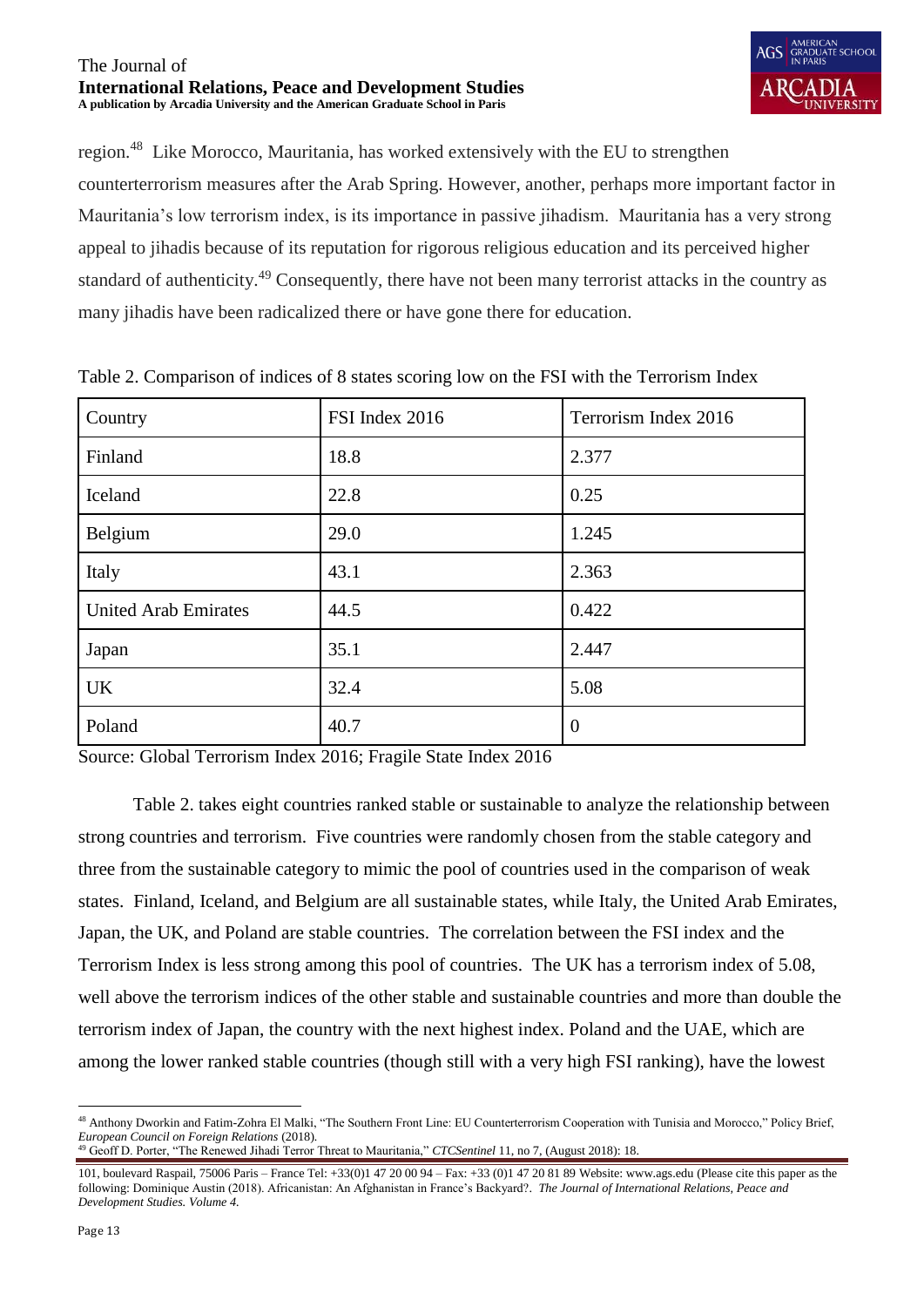preponderance of terrorism, with Poland scoring a 0 on the Terrorism Index. With the exception of the UK, stronger states appear to have a lower preponderance of terrorism. What explains the UK's high Terrorism Index? In the past two years, OECD countries have experienced increased terrorist activity.<sup>50</sup> The UK, Italy, and Belgium have all suffered multiple attacks with high casualties from ISIS, or ISIS inspired lone wolves. Thus, these countries, which did not have a high preponderance of terrorism beforehand, had a sudden uptick in attacks and casualties that has caused their relatively high Terrorism indices. The average terrorism index of the eight strong countries is 1.733. Despite some variance, the data from Tables 1. and 2. seem to support the first hypothesis: that failing and failed states have a higher preponderance of terrorism than strong states.

| Country    | 2016 FSI Score | Number of Migrants<br>in France $(2017)$ | # of Terrorist Attacks<br>Carried Out in France |
|------------|----------------|------------------------------------------|-------------------------------------------------|
| Algeria    | 78.3           | 1,450,00                                 | 1.5                                             |
| Chad       | 110.1          | $<$ 10,000                               | $\overline{0}$                                  |
| Libya      | 96.4           | $<$ 10,000                               | $\overline{0}$                                  |
| Mali       | 95.2           | 80,000                                   | $\theta$                                        |
| Mauritania | 95.4           | 20,000                                   | $\theta$                                        |
| Morocco    | 74.2           | 940,000                                  |                                                 |
| Niger      | 98.4           | $<$ 10,000                               | $\overline{0}$                                  |
| Tunisia    | 74.6           | 390,000                                  | 2                                               |

Table 3. Number of Migrants and Terrorists in France

Source: Global Terrorism Database 2016; Fragile State Index 2016; Pew Research Center 2018

|  | Table 4. Number of Terrorist Incidents Made by French Citizens |  |  |
|--|----------------------------------------------------------------|--|--|
|  |                                                                |  |  |

| Country | <b>FSI</b> Score | $\#$ of Foreign Fighters<br>2016 | # of Terrorist Attacks<br>Carried Out in France |
|---------|------------------|----------------------------------|-------------------------------------------------|
| France  | 34.5             | 1,700                            | 9.5                                             |

Source: Richard Florida 2016; Fragile State Index 2016; Global Terrorism Database 2016

 50 "Global Terrorism Index 2016," Institute for Economics & Peace (2016).

<sup>101,</sup> boulevard Raspail, 75006 Paris – France Tel: +33(0)1 47 20 00 94 – Fax: +33 (0)1 47 20 81 89 Website: www.ags.edu (Please cite this paper as the following: Dominique Austin (2018). Africanistan: An Afghanistan in France's Backyard?. *The Journal of International Relations, Peace and Development Studies. Volume 4.*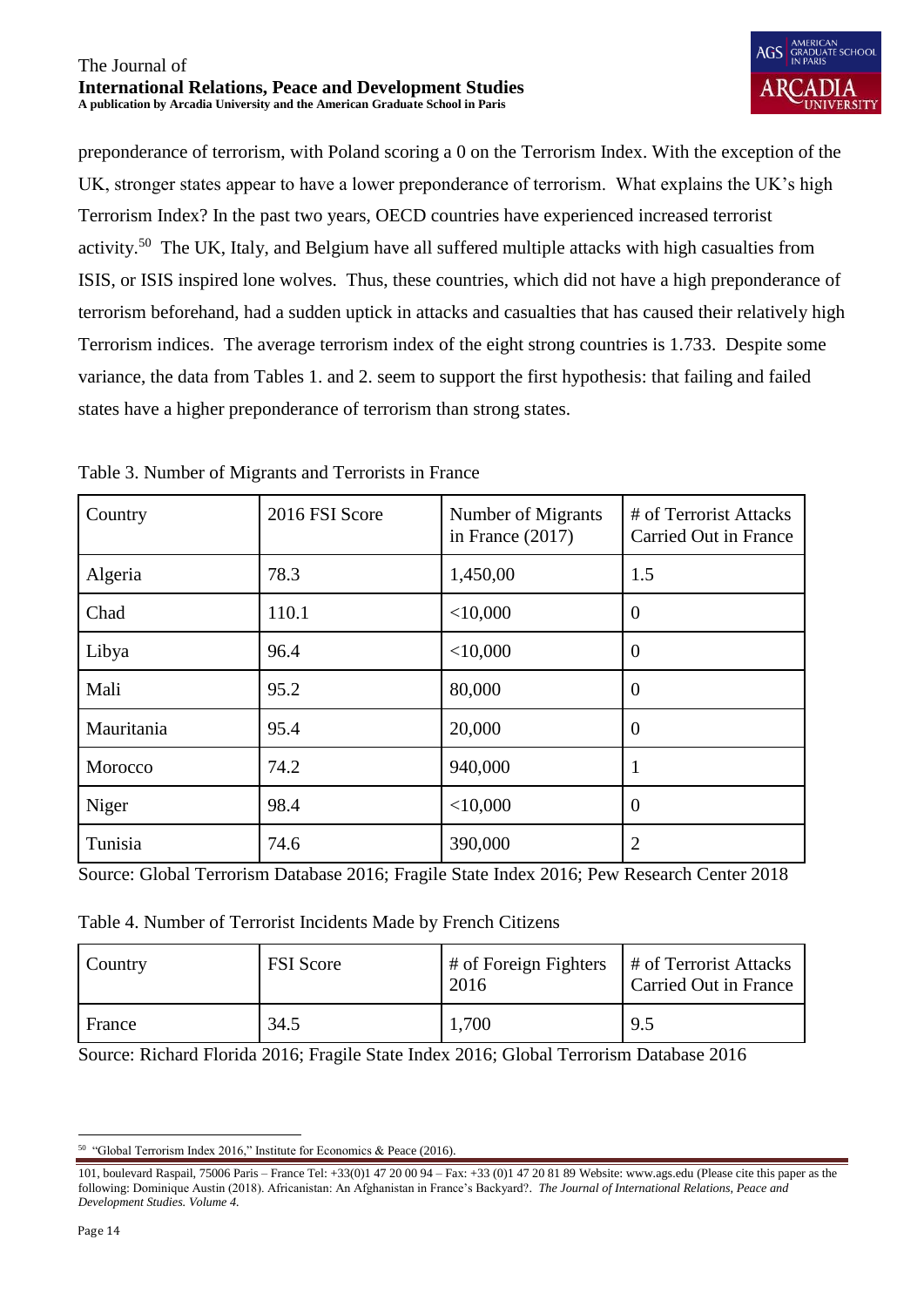

Tables 3. and 4. Show how many times nationals of the eight Trans-Saharan countries in this study or French citizens participated in terrorist attacks in France. A mark was given each time a terrorist attack was carried out in France by someone of a certain nationality. The April 2017 Champs-Elysees attack which was carried out by 2 perpetrators (one of of French and one of Algerian nationality) was counted as ½ a point towards each group. Table 3. shows the FSI index and the number of terrorist attacks carried out by nationals of each respective country. There were 3 terrorist attacks carried out whose nationality is unknown and who were thus, not included in the tables above. Out of all of the Trans-Saharan countries, attacks have been carried out by nationals of only three countries (Morocco, Algeria, and Tunisia). Furthermore, each of these countries have a lower FSI index compared to the other Trans-Saharan countries and are all ranked in the "warning" group (as opposed to "alert"). Algeria, which has the worst FSI index out of the three countries, had one attack carried out on French soil by an Algerian citizen. Morocco, despite marginally improving (it's FSI index decreased by 1.8) had terrorist attacks committed in France by two of its nationals.<sup>51</sup>

Table 4. Shows the number of terrorist attacks carried out by French citizens, as well as the number of foreign fighters (citizens who go to Syria or Iraq to fight and train with ISIS). Despite France's low FSI ranking, 9.5 terrorist attacks in France have been committed by French citizens in the past decade. Between 2007 and 2017 there have been  $17<sup>52</sup>$  Islamist terrorist attacks carried out on French soil, all of which were carried out starting midway through the decade in 2012. From the data we see a growing trend of Islamist related terrorist attacks throughout the years, with 11.8% of the attacks happening in 2012 and 2013 combined, 11.8% being carried out in 2014, 35.3% carried out in 2015, 29.4% being carried out in 2016, and 11.7% being carried out in 2017. It is important to note that 2017 data is potentially incomplete as it goes only as far as August of that year. Thus, there is a possibility of more Islamist terrorist attacks happening in the year which would follow this positive growth trend. When we break down the data by nationality, we see that 4.5 attacks were carried out by foreigners (26.5%) all of whom were citizens of TS countries. 9.5 attacks carried out were by French citizens making up 55.9% of the attacks in the past decade. It is important to note however, that 7.5 of the 9.5 attacks were carried out by French citizens who were either second generation

 $\overline{a}$ 

<sup>51</sup> J.J. Mesner, *Fragile States Index 2016 - Annual Report,* June 27, 2016. Accessed August 20, 2017[. http://fundforpeace.org/fsi/2016/06/27/fragile](http://fundforpeace.org/fsi/2016/06/27/fragile-states-index-2016-annual-report/)[states-index-2016-annual-report/.](http://fundforpeace.org/fsi/2016/06/27/fragile-states-index-2016-annual-report/)

<sup>&</sup>lt;sup>52</sup> Toulouse and Montauban shootings (2012), La Defense attack (2013), Tours Police Station Stabbing (2014), Dijon Vehicle Ramming (2014), Il-de-France attack (2015), Nice Jewish Community stabbing (2015), Villejuif Church attack (2015), Saint-Quentin-Fallavier attack (2015), Thalys Train attack (2015), Valence Vehicle ramming (2016), Paris Police Station stabbing (2016), Magnanville stabbing (2016), Bastille Day attack (2016), Normandy Church attack (2016), Champs-Elysees attack (2017), Second Champs-Elysees attack (2017).

<sup>101,</sup> boulevard Raspail, 75006 Paris – France Tel: +33(0)1 47 20 00 94 – Fax: +33 (0)1 47 20 81 89 Website: www.ags.edu (Please cite this paper as the following: Dominique Austin (2018). Africanistan: An Afghanistan in France's Backyard?. *The Journal of International Relations, Peace and Development Studies. Volume 4.*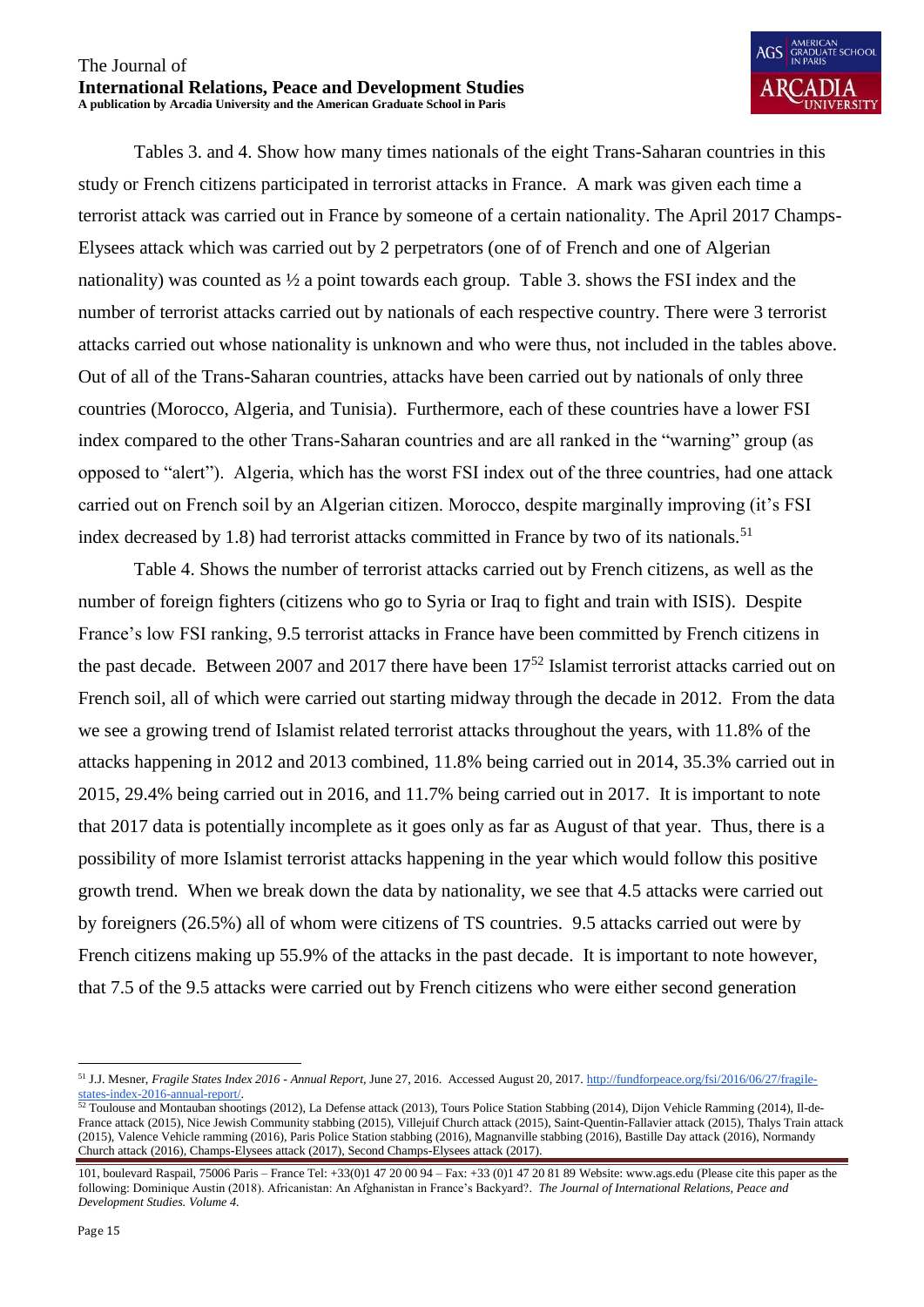immigrants of TS or had TS origins. Three of the total attacks carried out were by those of unknown origins making up 17.7% of the overall attacks.

There are two important points that can be made from this data. The first is that over a quarter of Islamist terrorist attacks in France have been carried out by foreigners (from fragile countries as defined by the FSI). The second point is that French citizens also carried out more than half of all terrorist attacks committed in France and actually carried out twice as many attacks than foreigners. What does this tell us? Firstly, that the immigration (especially from fragile countries) does pose a security issue for France. In the past 5 years, France has faced a preponderance of terrorist attacks with a very high intensity (with over  $1,000^{53}$  casualties). Many of the assailants came to France on various types of visas (tourist, student, etc.) or were long-term immigrants to the country. The increase in people seeking to immigrate from the Global South to the North and specifically Europe, coupled with the increase in terrorist attacks, poses a serious threat to France's national security. The second point is perhaps the most surprising: a high number (more than half) of terrorist attacks carried out in France were in fact by French citizens. This data supports the second hypothesis: that migrants from failed or failing states are not more likely to be agents of terrorism than natural citizens of a country.

What is interesting to note, however, is that the majority of attacks carried out by French citizens were by those of TS family origins (79%), usually a 2nd generation national. This means that these terrorists were French citizens but had ethnic origins in foreign countries (the majority of which were TS countries). Additionally, France is the European country with the second highest number of foreign fighters after Russia. Thus, not only are most of the assailants of terrorist attacks in France French citizens but they are (mostly) ethnic minorities as well. Additionally, many French citizens (of French ethnicity or foreign ethnicity) are traveling to Syria, Libya, and Iraq to train with Al Qaeda and ISIS. These are not migrants, but French citizens who spent most if not all of their life in France. This brings up the question of why so many French citizens are committing acts of terrorism in their own country and what role does their ethnic background play in this phenomenon?

## **Conclusion**

Failed and failing states are often believed to be hubs of terrorism and terrorist activity. Because of their lack of ability to assert their authority over their state and their lack of ability to

 $\overline{a}$  $53$  Global Terrorism Index  $2013 - 2016$ .

<sup>101,</sup> boulevard Raspail, 75006 Paris – France Tel: +33(0)1 47 20 00 94 – Fax: +33 (0)1 47 20 81 89 Website: www.ags.edu (Please cite this paper as the following: Dominique Austin (2018). Africanistan: An Afghanistan in France's Backyard?. *The Journal of International Relations, Peace and Development Studies. Volume 4.*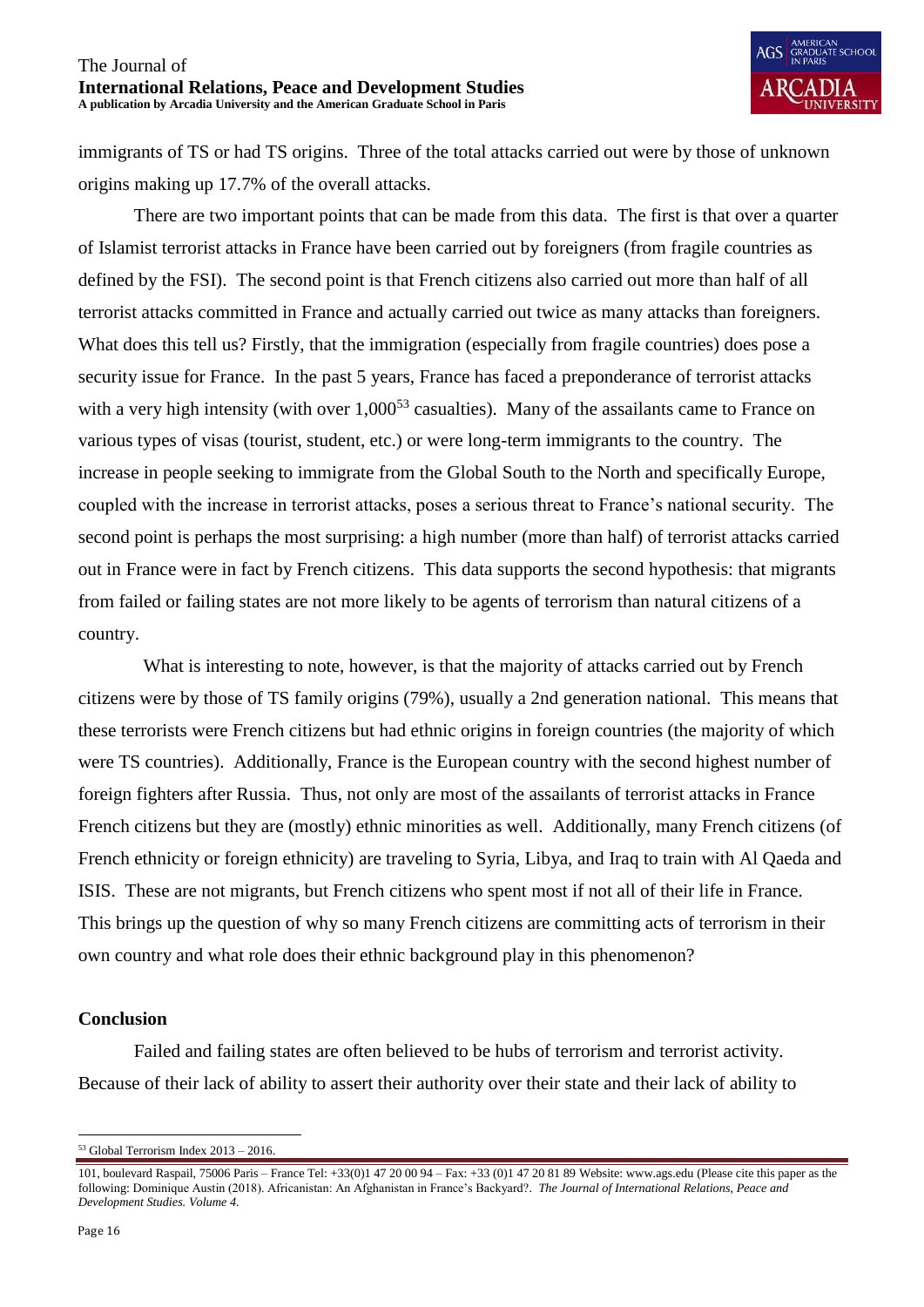

provide basic goods to their citizens, these states have more terrorist activity happening in their countries on average than stable states. The case study proved to be true in this assertion as on average the failed and failing states had a higher GTI, with the exception of Morocco and Mauritania. Despite these outliers, the 8 failing and failed states from the case study had on average a higher terrorism index than the 8 stable and sustainable states. The fear of neighboring countries is that these countries will, in the worst case, implode, and the ramifications of their instability will spread and be felt by these stronger countries. This was the case for Niger, which felt the ramifications of Boko Haram, a Nigerian based terrorist organization. Mali and Libya, which both recently had civil wars, also have a very high GTI and their political instability explains this. In fact, the Libyan Civil War and the toppling of Gaddafi accelerated the Malian Civil War by creating an influx of Islamist fighters into the country. Thus, in two cases we have states feeling the ramifications of a high level of terrorism in a neighboring country. Does this make France's fears valid? The majority of the countries studied are francophone and thus one could imagine not only a high number of refugees coming into the country but also terrorists sneaking into the country as immigrants or refugees. Menkhaus, argued that, in fact, failed states are not suitable for terrorist organizations because these states have complete lack of infrastructure and autonomy, which makes these groups more susceptible to the failures of the state as well as intervention from third parties. However, the data did not support this theory as the weak states (Morocco, Algeria, and Tunisia) had the lowest levels of terrorism, all falling below 5 with Morocco in fact having a GTI of .892.

When we look at the number of Islamist terrorist attacks carried out by foreigners versus French (or European) citizens, French citizens have committed more than twice as many attacks in the past decade. However, when we compare these numbers (number of attacks carried out) to the number of migrants and number of French citizens in the country, migrants have a higher preponderance of committing terrorist attacks (as there is a much lower number of migrants in the country than citizens). Does international migration pose a security implication for states that are on the receiving end? Yes, more than a quarter of the Islamist terrorist attacks carried out in France in the past decade have been by migrants, with almost all being from the case study countries. However, the status of migrants should not be securitized to such an extent and over-sensationalized because they, in fact, carry out fewer attacks than French citizens. Furthermore, it is a very small percentage of migrants who actually carry out attacks: less than 1 per cent of the number of migrants from each TS country in the past decade. In France, the majority of attacks were in fact carried out by French

<sup>101,</sup> boulevard Raspail, 75006 Paris – France Tel: +33(0)1 47 20 00 94 – Fax: +33 (0)1 47 20 81 89 Website: www.ags.edu (Please cite this paper as the following: Dominique Austin (2018). Africanistan: An Afghanistan in France's Backyard?. *The Journal of International Relations, Peace and Development Studies. Volume 4.*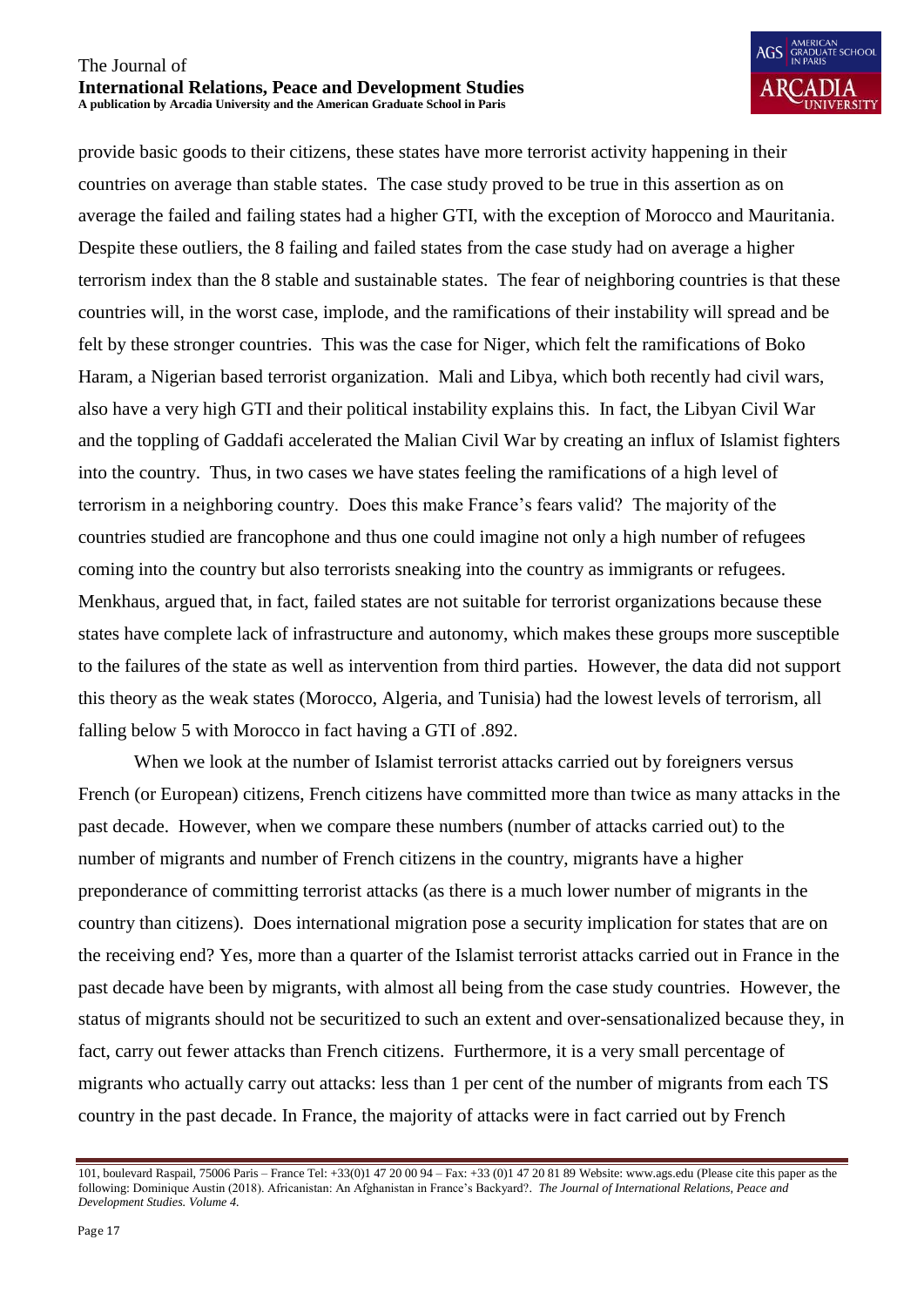

citizens. However, it is important to note that a majority of the French citizens who carried out attacks were of TS origins, meaning their parents or grandparents were from those countries or that their ethnicity is of that country. This aspect of the study adds more to the Africanistan literature, as these attackers are the children of migrants or children of foreign ethnic origins not fully integrating into French society.

What does this mean for France exactly? Is Africanistan a threat? From the research conducted, the Africanistan literature seems to be supported. However, it is important to note that, as of now, the sample size (total number of Islamist attacks) is relatively low (with only 17 attacks having been carried out between 2007 and 2017). As the Global War on Terror continues, there are bound to be more Islamist attacks carried out in France. Further research should be done in the near future in order to give more weight to the data collected. However, as of now, these numbers are of grave importance as policy makers scramble to understand the profiles of terrorists, which can have major domestic and foreign policy implications for not only France but the rest of Europe as well. Although one of the arguments in this study was that migrants do not have a higher preponderance of being terrorists than citizens, it was not meant deny the possible danger that migrants can pose in the era of global terrorism. While France needs to continue to vet its migrants however, it also needs to put more focus on how its own citizens are becoming radicalized in France or going to Syria and Iraq to fight for ISIS.

<sup>101,</sup> boulevard Raspail, 75006 Paris – France Tel: +33(0)1 47 20 00 94 – Fax: +33 (0)1 47 20 81 89 Website: www.ags.edu (Please cite this paper as the following: Dominique Austin (2018). Africanistan: An Afghanistan in France's Backyard?. *The Journal of International Relations, Peace and Development Studies. Volume 4.*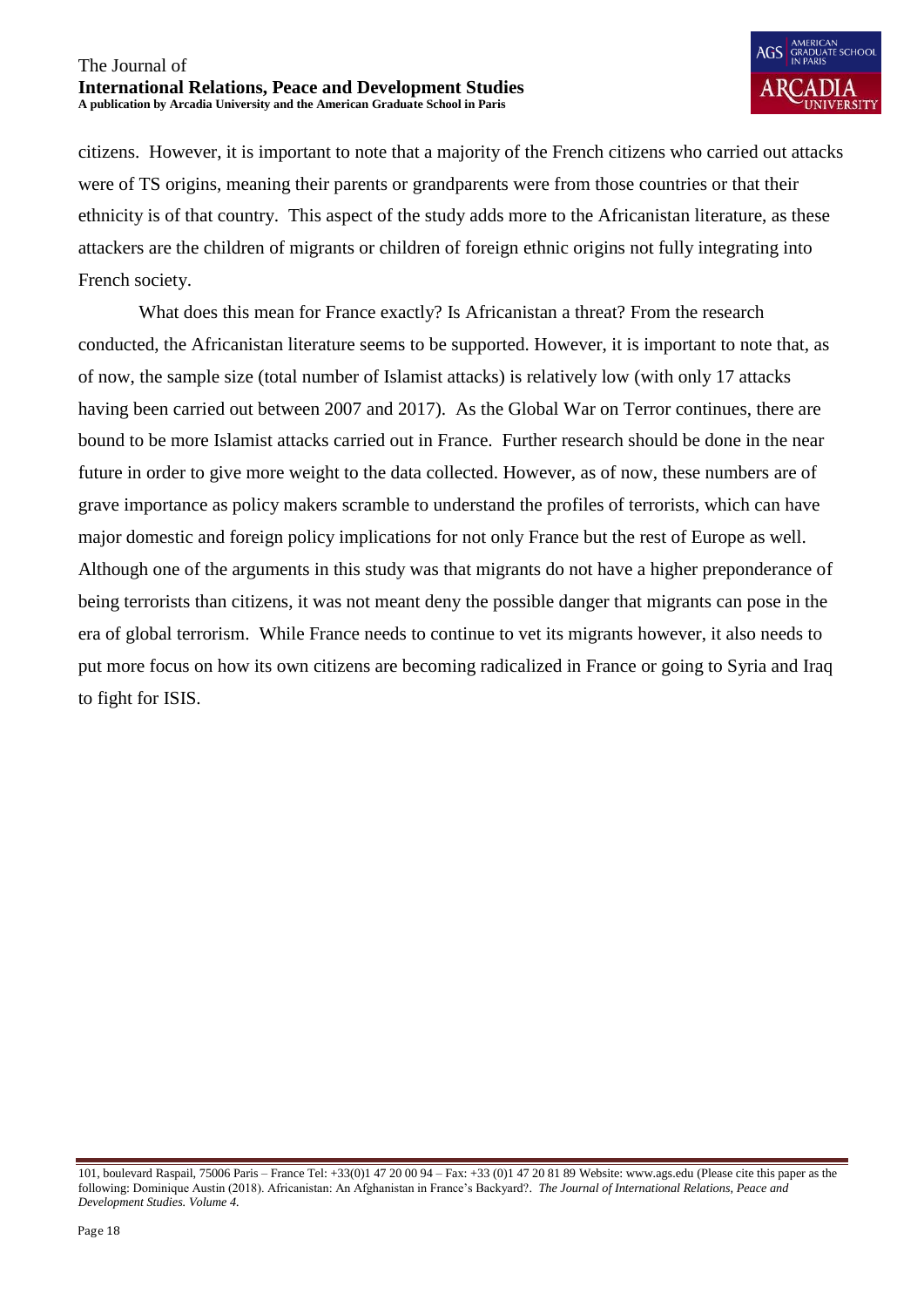

## **References**

- 1. Adamson, Fiona B. "Crossing Borders: International Migration and National Security." *International Security* 31, No. 1 (Summer 2006): 165-199.
- 2. Bures, Oldrich. *EU Counterterrorism Policy: A Paper Tiger?* Surrey: Ashgate Press, 2011.
- 3. Buzan, Barry. "Will the Global War on Terror Be the New Cold War?" *International Affairs* 82, No. 6 (November 2006): 1101-1118.
- 4. Chivvis, Christopher S. *The French War on Al Qa'ida in Africa.* New York: Cambridge University Press, 2015.
- 5. Courtemanche, Marie and Lahav, Gallya. "The Ideological Threats of Framing Threat on Immigration and Civil Liberties." *Political Behavior* 34, No. 3 (September 2012): 477-505.
- 6. Counter Extremism Project. "Al Qaeda in the Islamic Maghreb (AQIM)." Accessed August 1, 2017. [https://www.counterextremism.com/threat/al-qaeda-islamic-maghreb-aqim.](https://www.counterextremism.com/threat/al-qaeda-islamic-maghreb-aqim)
- 7. Dworkin, Anthony and Fatim-Zohra El Malki. "The Southern Front Line: EU Counterterrorism Cooperation with Tunisia and Morocco." Policy Brief. European Council on Foreign Relations 2018.
- 8. Florida, Richard. "The Geography of European Foreign Fighters." Last modified August 10, 2016. [https://www.citylab.com/equity/2016/08/foreign-fighters-isis/493622/.](https://www.citylab.com/equity/2016/08/foreign-fighters-isis/493622/)
- 9. Francis, David J. *The Regional Impact of the Armed Conflict and French Intervention in Mali*. Oslo: NOREF, 2013.
- 10. Global Terrorism Database. "Data Collection Methodology." Accessed September 1, 2017. [https://www.start.umd.edu/gtd/using-gtd/.](https://www.start.umd.edu/gtd/using-gtd/)
- 11. "Global Terrorism Index 2016." Institute for Economics & Peace. Accessed September 5, 2016.
- 12. Gvosdev, Nikolas and Takeyh, Ray. "Do Terrorist Networks Need a Home?" *The Washington Quarterly* 25, No. 3 (Summer 2002): 97-108.
- 13. Hoebeke, Hans, Hans Merket, and Minke Meijnders. "The EU as a Security Actor in Africa." *Clingendael Monitor.* December 2015.
- 14. Howorth, Jolyon. "European Security and Counterterrorism." Yale University, 2006.
- 15. Laurent, Samuel. *Sahelistan.* Paris: Éditions du Seuil, 2013.
- 16. Menkhaus, Ken. "Quasi-states, Nation-Building, and Terrorist Safe Havens." *The Journal of Conflict Studies* 23, No. 2 (Fall 2003). [https://journals.lib.unb.ca/index.php/jcs/article/view/216/374.](https://journals.lib.unb.ca/index.php/jcs/article/view/216/374)
- 17. Mesner, J. J. ed., *Fragile States Index 2016 - Annual Report.* June 27, 2016. Accessed August 20, 2017. [http://fundforpeace.org/fsi/2016/06/27/fragile-states-index-2016-annual-report/.](http://fundforpeace.org/fsi/2016/06/27/fragile-states-index-2016-annual-report/)
- 18. Mitsilegas, Valsamis. "Immigration Control in the Era of Globalization: Deflecting Foreigners, Weakening Citizens, and Strengthening the State." *Indiana Journal of Global Legal Studies* 19, No. 1 (Winter 2012): 3-60.
- 19. OECD. "Borders in the Sahara-Sahel." Last modified February 2015. [http://www.oecd.org/swac/maps/16-borders.pdf.](http://www.oecd.org/swac/maps/16-borders.pdf)
- 20. Piazza, James A**.** "Incubators of Terror: Do Failed and Failing States Promote Transnational
- 21. Porter, D. Geoff. "The Renewed Jihadi Terror Threat to Mauritania." *CTCSentinel* 11, No. 7 (August 2018): 16 – 20.
- 22. Terrorism?" *International Studies Quarterly* 52, No. 3 (September 2008): 469-488.
- 23. Schmid, Alex P. "Links Between Terrorism and Migration: An Exploration." International Center for Counter-Terrorism. May 2016: 1-63.

<sup>101,</sup> boulevard Raspail, 75006 Paris – France Tel: +33(0)1 47 20 00 94 – Fax: +33 (0)1 47 20 81 89 Website: www.ags.edu (Please cite this paper as the following: Dominique Austin (2018). Africanistan: An Afghanistan in France's Backyard?. *The Journal of International Relations, Peace and Development Studies. Volume 4.*